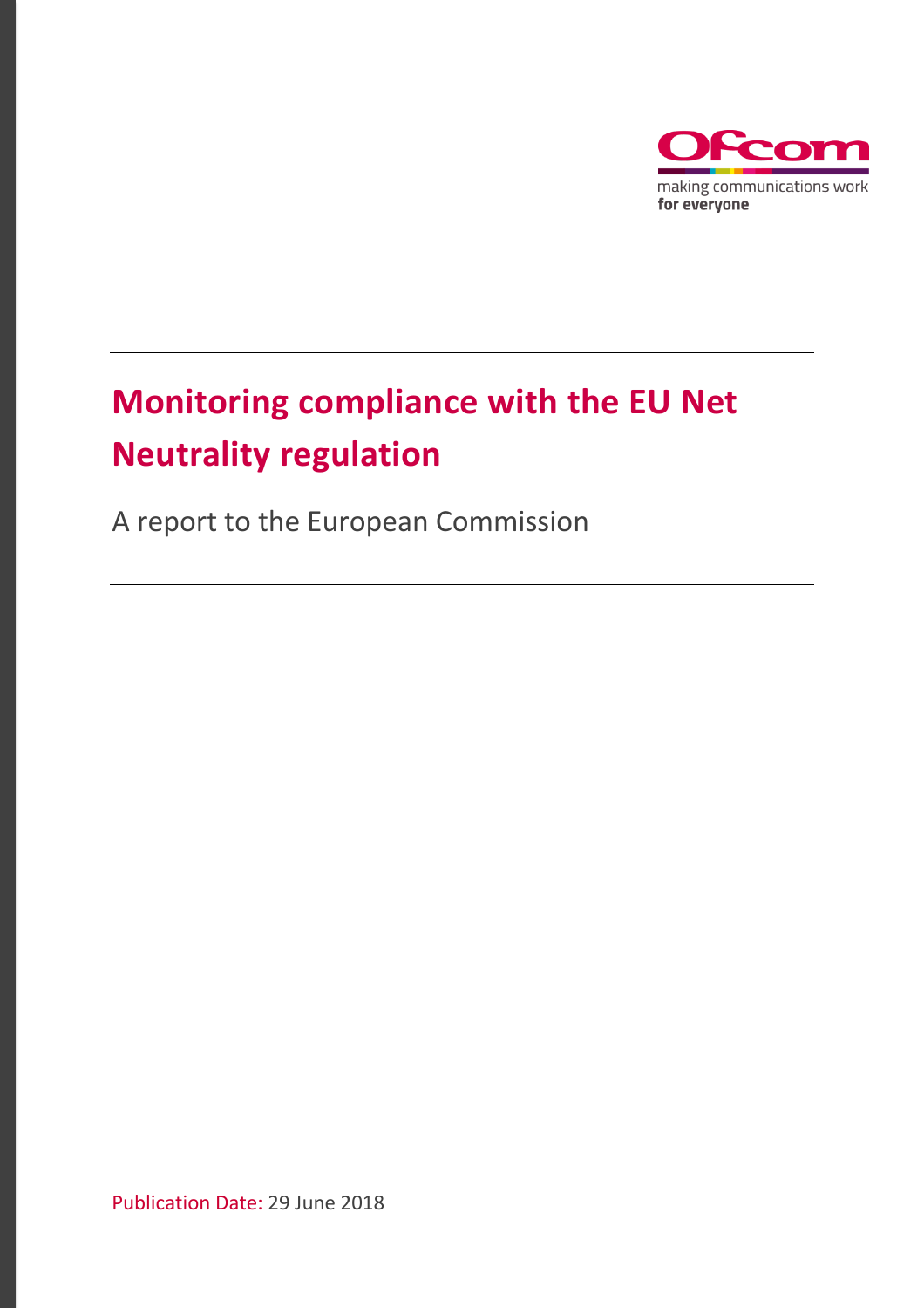## About this document

This document is a report to the European Commission on our approach to monitoring and ensuring compliance with EU Regulation 2015/2120 on open internet access covering the period from May 2017 to April 2018.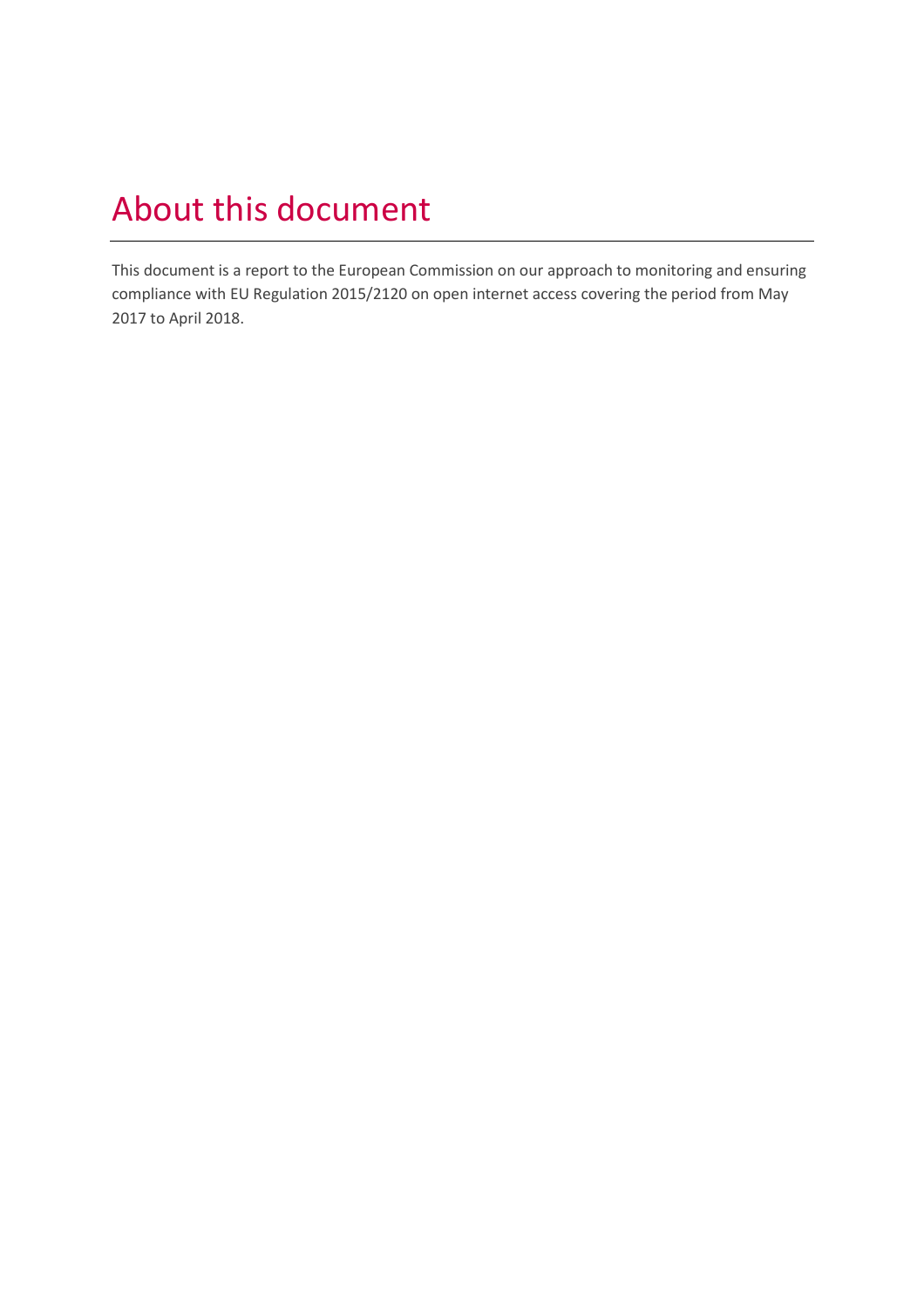## **Contents**

## **Section**

| 1. Introduction                      | 1. |
|--------------------------------------|----|
| 2. Monitoring the quality of IAS     | 3  |
| 3. Safeguarding open internet access |    |
| 4. Transparency measures             | 16 |
| 5. Complaints and remedies           | 20 |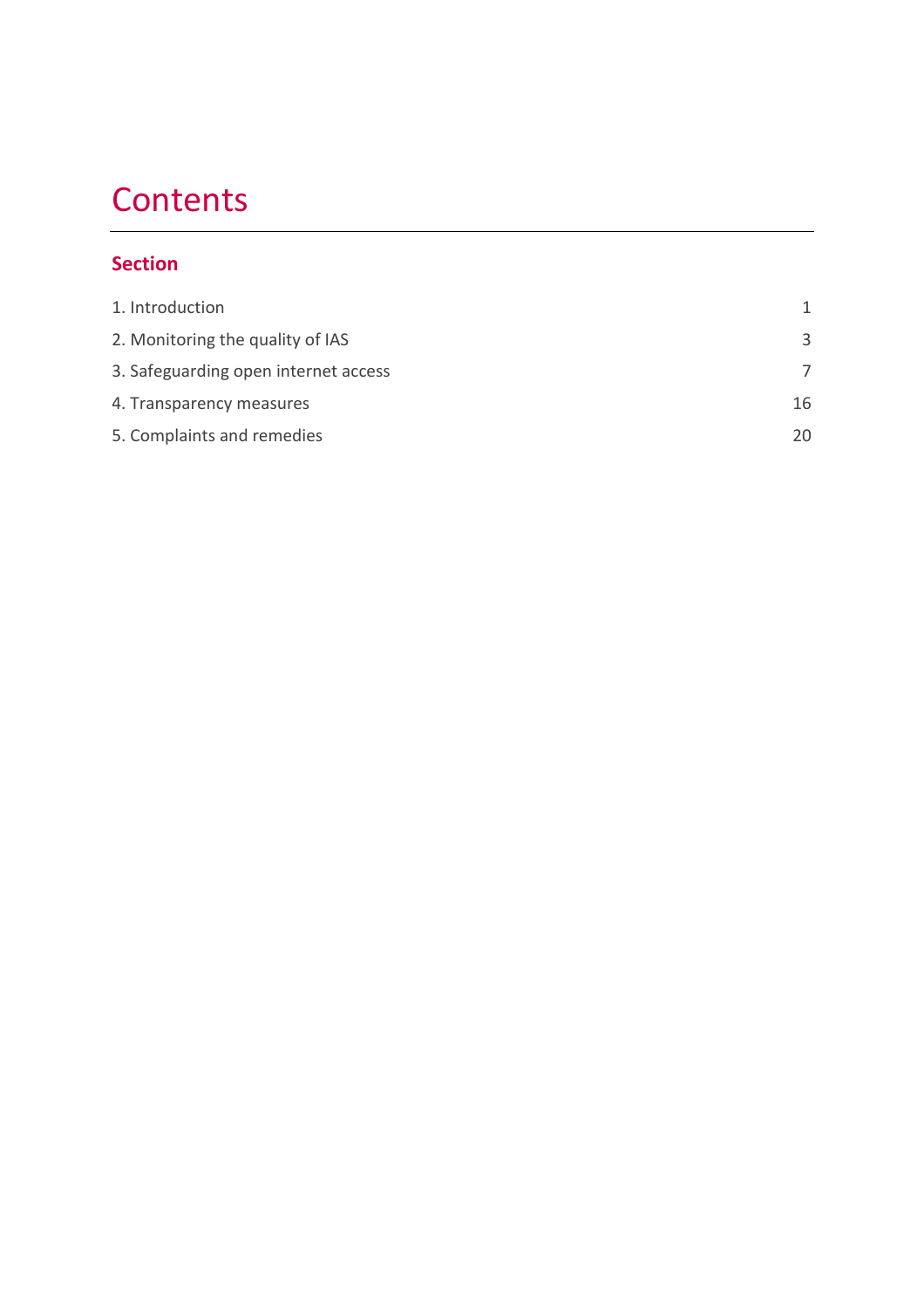## <span id="page-3-0"></span>1. Introduction

- 1.1 The EU Regulation on open internet access<sup>1</sup> (the Regulation) imposes a range of obligations on internet service providers (ISPs) regarding their provision of internet access services (IAS). The aim of the Regulation is to "safeguard equal and non-discriminatory treatment of traffic in the provision of internet access services and related end-users' rights" and "guarantee the continued functioning of the internet ecosystem as an engine of innovation".<sup>2</sup> To secure these goals, the Regulation imposes measures dealing with the way ISPs manage data traffic on their networks. It also places obligations on ISPs about the terms and conditions of, as well as information contained in, customer contracts for the provision of IAS.
- 1.2 The Body of European Regulators for Electronic Communications (BEREC) has published Guidelines on the Implementation by National Regulators of European Net Neutrality Rules. <sup>3</sup> The Guidelines state that the National Regulatory Authorities (NRAs) of the EU Member States "should take utmost account" of the Guidelines, which "should contribute to consistent application of the Regulation, thereby contributing to regulatory certainty to stakeholders."<sup>4</sup>
- 1.3 Ofcom is the NRA responsible for enforcing the Regulation in the United Kingdom. UK national regulations designate Ofcom as such, <sup>5</sup> and set out Ofcom's powers. These include the power to impose a penalty of up to 10% of the turnover of the relevant business for breaches of the Regulation. In addition, Ofcom may require operators who have breached the Regulation to take steps to comply with their obligations and to remedy the consequences of their breach.
- 1.4 The Regulation requires NRAs such as Ofcom to monitor and ensure compliance with the Regulation, and to promote the availability of non-discriminatory IAS at levels of quality that reflect advances in technology. The Regulation also requires NRAs to publish an annual report regarding their monitoring and findings, and provide those reports to the European Commission and to BEREC.

## **Overview of report**

- 1.5 This is Ofcom's second annual report and covers Ofcom's activities from May 2017 through to April 2018. It is divided into sections addressing:
	- monitoring the quality of IAS;
	- safeguarding open internet access and traffic management;

<sup>&</sup>lt;sup>1</sup> [Regulation \(EU\) 2015/2120 laying down measures concerning open internet access](https://eur-lex.europa.eu/legal-content/EN/TXT/?uri=uriserv:OJ.L_.2015.310.01.0001.01.ENG&toc=OJ:L:2015:310:TOC)

<sup>2</sup> EU Regulation 2015/2120, Recital (1).

<sup>&</sup>lt;sup>3</sup> BEREC Guidelines on the Implementation by National Regulators of European Net Neutrality Rules, 30 August 2016 [\('BEREC Guidelines'\)](https://berec.europa.eu/eng/document_register/subject_matter/berec/regulatory_best_practices/guidelines/6160-berec-guidelines-on-the-implementation-by-national-regulators-of-european-net-neutrality-rules)

<sup>4</sup> [BEREC Guidelines, paragraph 1](https://berec.europa.eu/eng/document_register/subject_matter/berec/regulatory_best_practices/guidelines/6160-berec-guidelines-on-the-implementation-by-national-regulators-of-european-net-neutrality-rules)

<sup>&</sup>lt;sup>5</sup> [The Open Internet Access \(EU Regulation\) Regulations 2016 \(SI 2016 No. 607\),](http://www.legislation.gov.uk/uksi/2016/607/contents/made)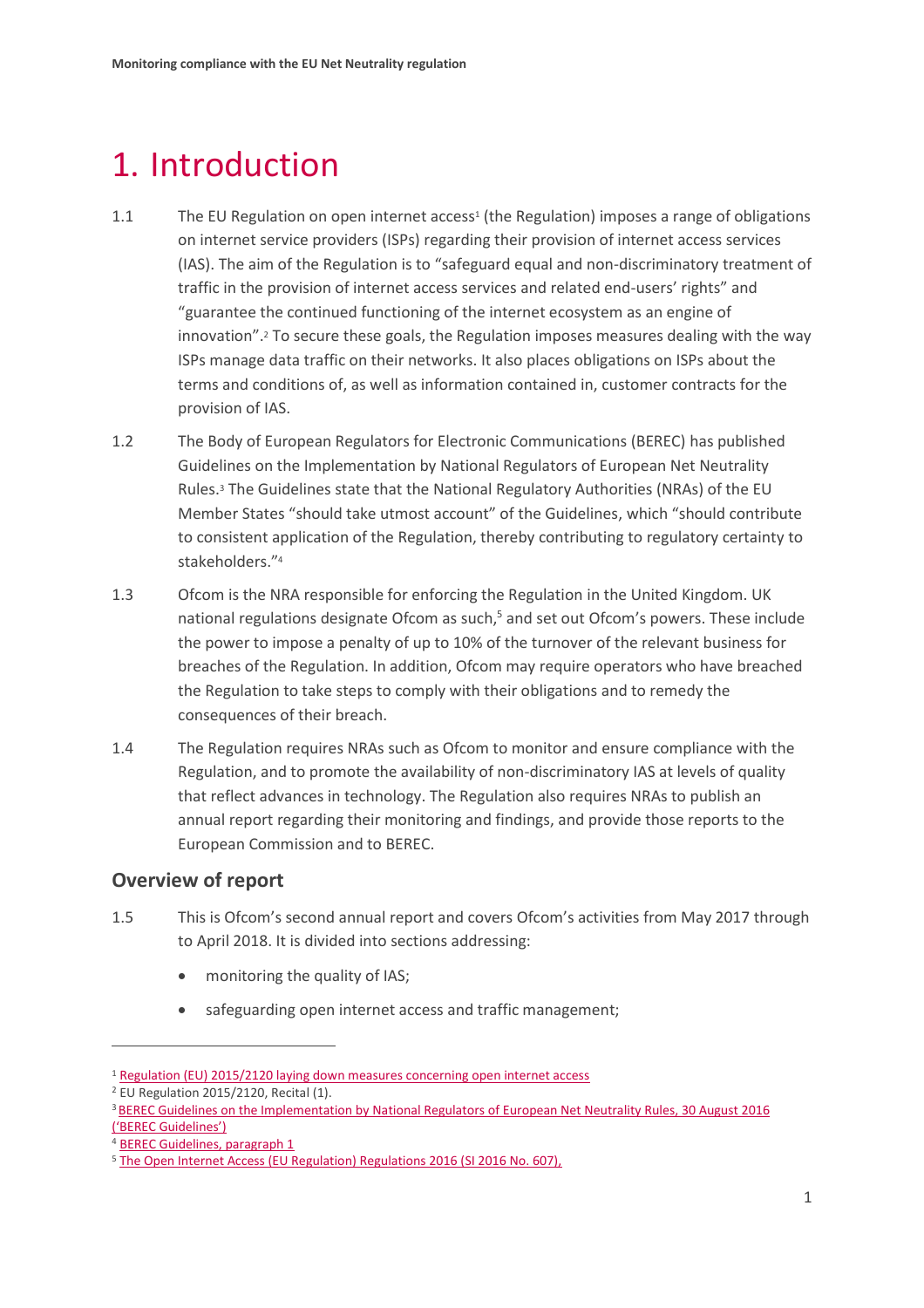- transparency measures; and
- complaints and remedies.

#### 1.6 This report shows that:

- regarding quality of IAS, both fixed and mobile IAS have improved compared to 2016;
- regarding safeguarding open internet access and traffic management, we have completed an initial review of "zero-rated" offers by Three and Vodafone, and found that they, as structured at the time of our review, do not present material competition concerns warranting intervention. We did, however, identify traffic management issues of concern. We have opened an enforcement programme to learn more about these and other traffic management practices, and sent information requests to the UK's largest ISPs. As a result of the information received, we have opened two investigations. One of these is concerned with Three's practice of prohibiting tethering on some tariffs and slowing down certain kinds of traffic for customers while they are roaming. The other is concerned with Vodafone's practice of restricting the resolution of video traffic in its 'Passes' offer;
- regarding transparency, we secured key changes to consumer contracts of the UK's largest ISPs around traffic management and how traffic management may impact on privacy and protection of personal data and remedies available to consumers if they experience performance issues with their internet service.
- We have also completed revisions to our Codes of Practice for fixed broadband speeds. Following an implementation period, the revised codes, which are designed to give consumers better and more information on their broadband speed at point of sale, will become effective from March 2019.
- regarding complaints and remedies, we completed consultations to improve quality of service.<sup>6</sup> One of the main changes was to strengthen the rules on complaints handling to ensure that ISPs deal with complaints from consumers promptly and effectively. We also accepted an industry-led scheme put forward by the four largest fixed broadband providers in the UK to automatically compensate residential broadband consumers who are affected by service quality issues such as delayed repair, loss of service or missed appointments. The voluntary scheme will come into force in early 2019.
- 1.7 As indicated, our monitoring work has highlighted some specific regulatory issues which are under investigation. We will take steps to address and resolve the issues we have identified; we will continue to monitor ISPs practices to ensure compliance with the Regulation; and we will make additional interventions where necessary to achieve that goal.

<sup>6</sup> Ofcom Statement[: Review of general Conditions of Entitlement](https://www.ofcom.org.uk/__data/assets/pdf_file/0026/106397/Statement-and-Consultation-Review-of-the-General-Conditions-of-Entitlement.pdf)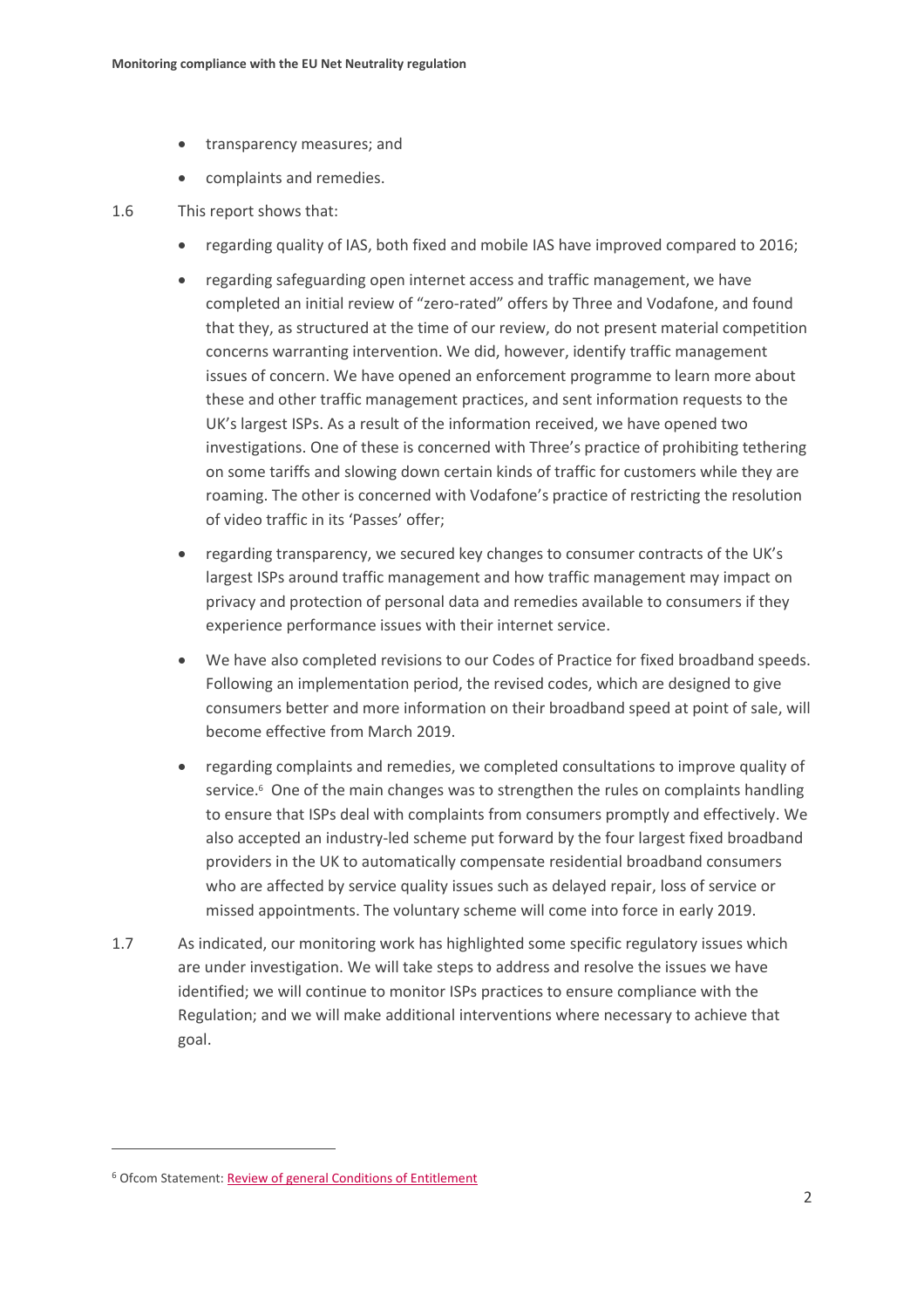# <span id="page-5-0"></span>2. Monitoring the quality of IAS

#### Article 5(1) of the Regulation

*National regulatory authorities…shall promote the continued availability of non-discriminatory internet access services at levels of quality that reflect advances in technology.*

- 2.1 Article 5.1 requires Ofcom to promote the availability of non-discriminatory IAS at levels of quality that reflect technological advances.
- 2.2 During the last year, we continued a multi-pronged approach to measuring the availability of high-quality IAS delivered over fixed and mobile networks in the UK. Our activities have included monitoring consumer complaints, conducting market surveys, requesting information from ISPs, and technical network monitoring. We measure various indicators, including broadband speeds and web browsing performance.
- 2.3 Overall, we have found that consumers of both fixed and mobile broadband IAS achieved higher quality IAS in 2016 than in 2017, and the vast majority of consumers are satisfied with their IAS overall.

### **Fixed broadband network IAS quality**

- 2.4 We measure the availability of high-quality IAS on fixed broadband networks through a programme of regular monitoring and reporting. We use two complementary methods to measure the quality of IAS on fixed networks.
- 2.5 First, we analyse information provided by ISPs regarding the sync speed of each active line. We collect sync speed data at the address-level from the four largest networks, as well as from smaller network providers. This gives a measure of the maximum possible connection speed achievable between the ISP's access network and the consumer premises. We published the findings of this analysis in our Connected Nations report.<sup>7</sup>
- 2.6 Second, we analyse data collected by our research partner SamKnows Limited from a panel of volunteers. The panel is selected to be representative in terms of geographic location, broadband connection technology, ISP and broadband package. Volunteers connect a hardware measurement unit to their broadband router. This method measures actual speeds, Netflix streaming performance, and average daily disconnections. It also measures other indicators affecting the performance of IAS per ISP package, including web browsing speed, latency, packet loss, Domain Name Server (DNS) resolution, DNS failure, and jitter. The findings of this analysis are published in our Home Broadband Performance report.<sup>8</sup>

<sup>7</sup> Ofco[m Connected Nations](https://www.ofcom.org.uk/research-and-data/multi-sector-research/infrastructure-research/connected-nations-2017) 15 December 2017

<sup>8</sup> Ofco[m UK Home Broadband Performance](https://www.ofcom.org.uk/__data/assets/pdf_file/0027/113796/home-broadband-2017.pdf) 9 May 2018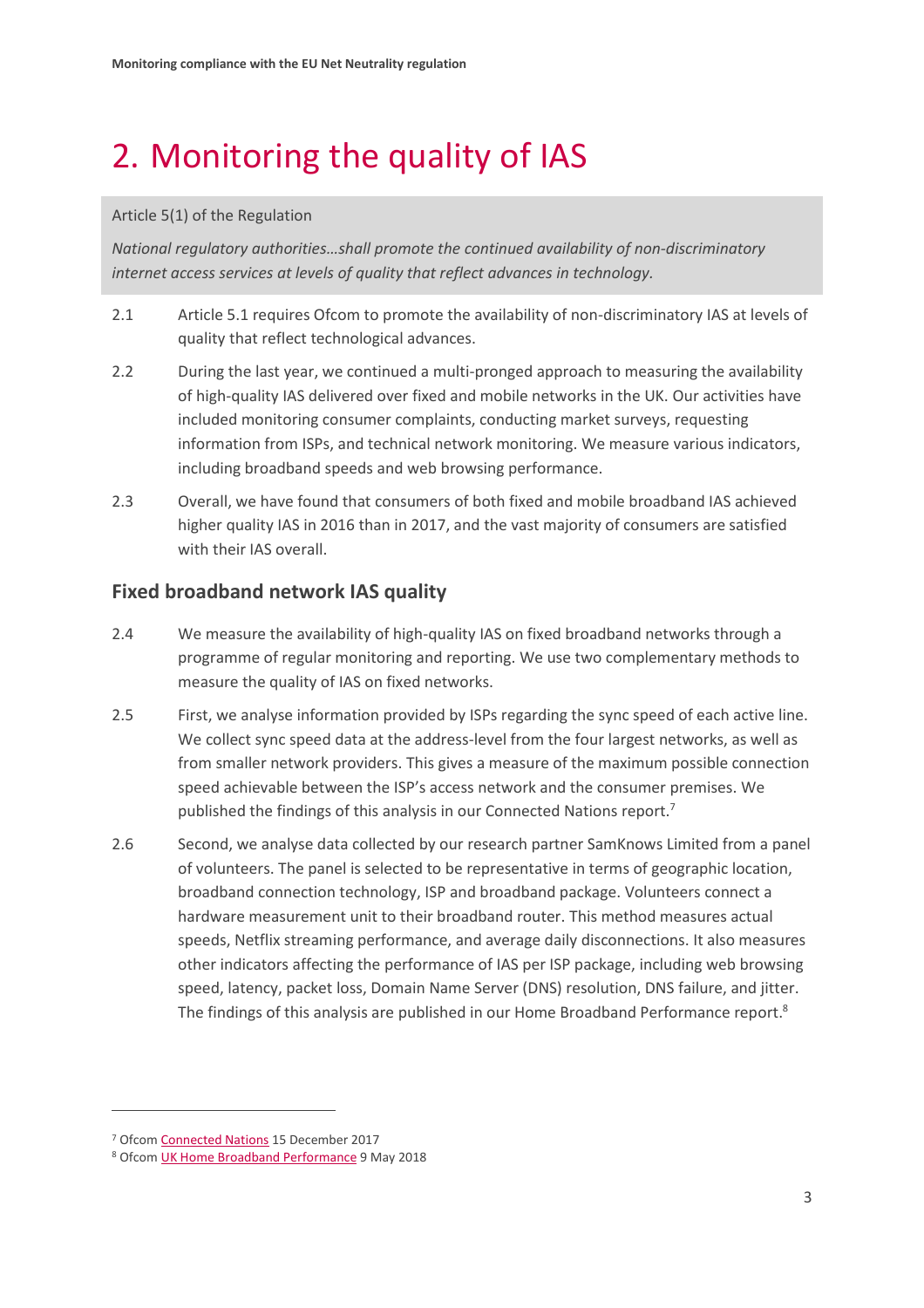#### Key findings

- 2.7 The data we gathered about sync speeds indicates that the trend of increased average download speeds continued in 2017, up from 37Mbit/s in 2016 to just over 44Mbit/s this past year. 9
- 2.8 The findings in relation to the average actual speeds consumers experienced was also positive, as they showed an increase by 10.0Mbit/s (28%) to 46.2Mbit/s in the year to November 2017. Over the same period, average actual upload speeds increased from 4.3Mbit/s to 6.2Mbit/s.<sup>10</sup>
- 2.9 While showing some improvement, there is still variance in the actual download speeds experienced throughout the day.<sup>11</sup> In 2016 the reported average download speed recorded during peak-time (8pm-10pm) was 33.6Mbit/s, 86% of the average maximum speed. In November 2017 that had increased to 44.9Mbit/s, or 92% of the average maximum speed. The main driver for both increases was the growing take-up of superfast fibre and cable broadband products, and the proportion of lines receiving an average peak-time speed of 30Mbit/s or more increased from 41% to 54% in the year to November 2017.<sup>12</sup>
- 2.10 In March 2018, the UK Government decided to introduce a broadband Universal Service Order (USO) to ensure people in the UK have the right to request a broadband connection with a download speed of at least 10Mbit/s and an upload speed of at least 1Mbit/s. Ofcom has been given responsibility for implementing the USO and we plan to publish our first document on implementation of the USO this summer.<sup>13</sup>

## **Mobile broadband networks IAS quality**

- 2.11 We measure the quality of mobile IAS through collecting data from a panel of consumers who install an Ofcom-branded research app on their handset. The app, provided by our technical partner P3, passively measures consumer experience using mobile services when panelists use their phone. Additional satisfaction measurements are captured via pop-up style surveys, which allow us to correlate consumer experience and perception. Our second research report ran from September to December 2017. Over 5,300 respondents took part for seven days or longer by the end of the fieldwork. We recently published our results of this research in our Consumer Mobile Experience. 14
- 2.12 As part of our work to promote quality mobile IAS, we have a number of other workstreams in progress. We are refining how we measure mobile coverage at service level. Ofcom monitors mobile coverage in the UK on a monthly basis. We are also part of a UK-wide industry steering group, which is addressing common practices for mobile

<sup>&</sup>lt;sup>9</sup> Ofcom **Connected Nations 15 December 2017**, p 11

<sup>10</sup> Ofco[m UK Home Broadband Performance 9 May 2018](https://www.ofcom.org.uk/__data/assets/pdf_file/0027/113796/home-broadband-2017.pdf) p 2

<sup>11</sup> Ofco[m UK Home Broadband Performance 9 May 2018](https://www.ofcom.org.uk/__data/assets/pdf_file/0027/113796/home-broadband-2017.pdf) p 14

<sup>&</sup>lt;sup>12</sup> Ofco[m UK Home Broadband Performance 9 May 2018](https://www.ofcom.org.uk/__data/assets/pdf_file/0027/113796/home-broadband-2017.pdf) p 2. Although superfast broadband is available to 93% of UK premises, around two in five UK broadband connections are delivered using ADSL (i.e. over the copper telephone wire between the telephone exchange and the end-user)

<sup>13</sup> Ofco[m Connected Nations Update Spring 2018,](https://www.ofcom.org.uk/__data/assets/pdf_file/0017/113543/Connected-Nations-update-Spring-2018.pdf) p 2

<sup>14</sup> Ofco[m The Consumer Mobile Experience](https://www.ofcom.org.uk/__data/assets/pdf_file/0028/113689/consumer-mobile-experience-2018.pdf) 9 May 2018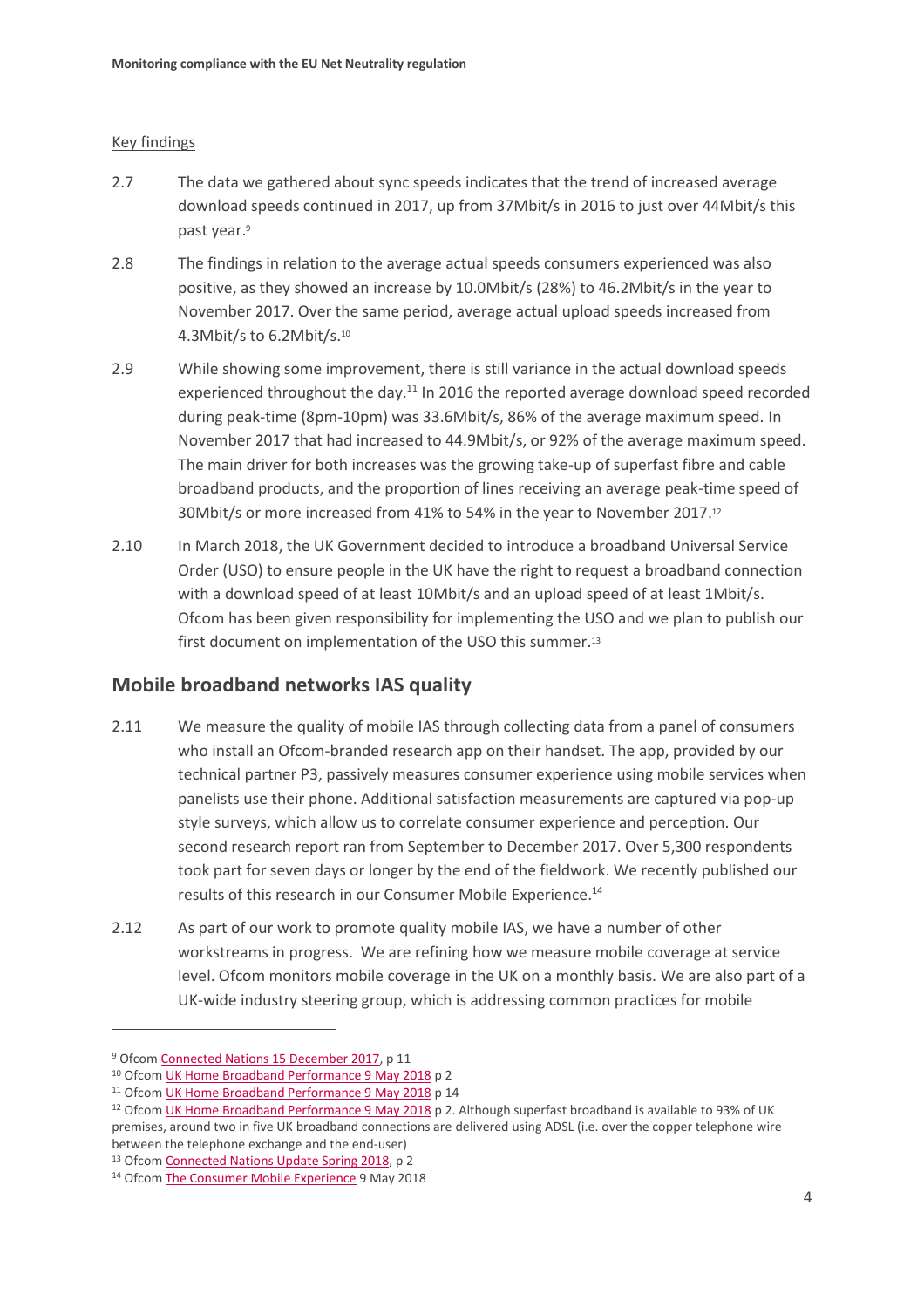coverage estimation and information presentation to consumers. This is expected to increase the level of transparency and comparability of mobile services in the UK. In addition, we are continuing our research on technical metrics, measurement methods and handsets, which are supplemented with field measurements in order to better understand mobile quality of service (QoS) in view of the Regulation and the corresponding BEREC Guidelines.

2.13 We also are participants as main drafters into two relevant BEREC Expert Working Groups, namely Net Neutrality and Mobile Coverage EWGs. These two BEREC groups are working on bringing about greater levels of harmonisation amongst the regulators of Europe on mobile coverage and QoS in the context of net neutrality.

### **Key findings**

- 2.14 Information from the volunteers using the Ofcom-branded app showed that a 4G network was available for more than 80% of the time. There were variations between urban and rural locations, as well as between mobile networks, with customers of one ISP on the low end connecting to a 4G network two thirds of the time, and customers of another ISP on the high end connecting to such a network 92% of the time. Data download speeds varied significantly by application, and there was some indication of slowing speeds in peak periods.
- 2.15 In our Connected Nations report, Ofcom established a key metric for coverage that reflects good consumer QoS for data services**:** nearly all connections should deliver a speed of at least 2Mbit/s. (Fast enough to browse the internet and watch glitch-free mobile video). In the case of 4G, the required power that delivers this QoS was derived using extensive field measurements. Our industry group involve agreeing a common means of measuring coverage, building on and refining the principles already established. We expect this to require additional testing. The working group will also consider how to present coverage information to consumers to make it easy to understand. While the speed of a mobile data connection is important, other factors can affect a consumer's QoS, such as contention, which happens when many users try to use the network at the same time. We will continue to work on measuring the impact of these factors.

#### **Consumer satisfaction surveys and complaints**

2.16 We collect information on consumer satisfaction through surveys. This includes satisfaction with fixed and mobile broadband services generally and with the speed of fixed services specifically. Compared to 2016, for fixed services, we found that the proportion of respondents claiming to be 'very' or 'fairly' satisfied with their overall fixed broadband services decreased slightly in 2017 by 3%, to 84%. The proportion of fixed broadband users who said they were 'very' or 'fairly' satisfied with the speed of their fixed broadband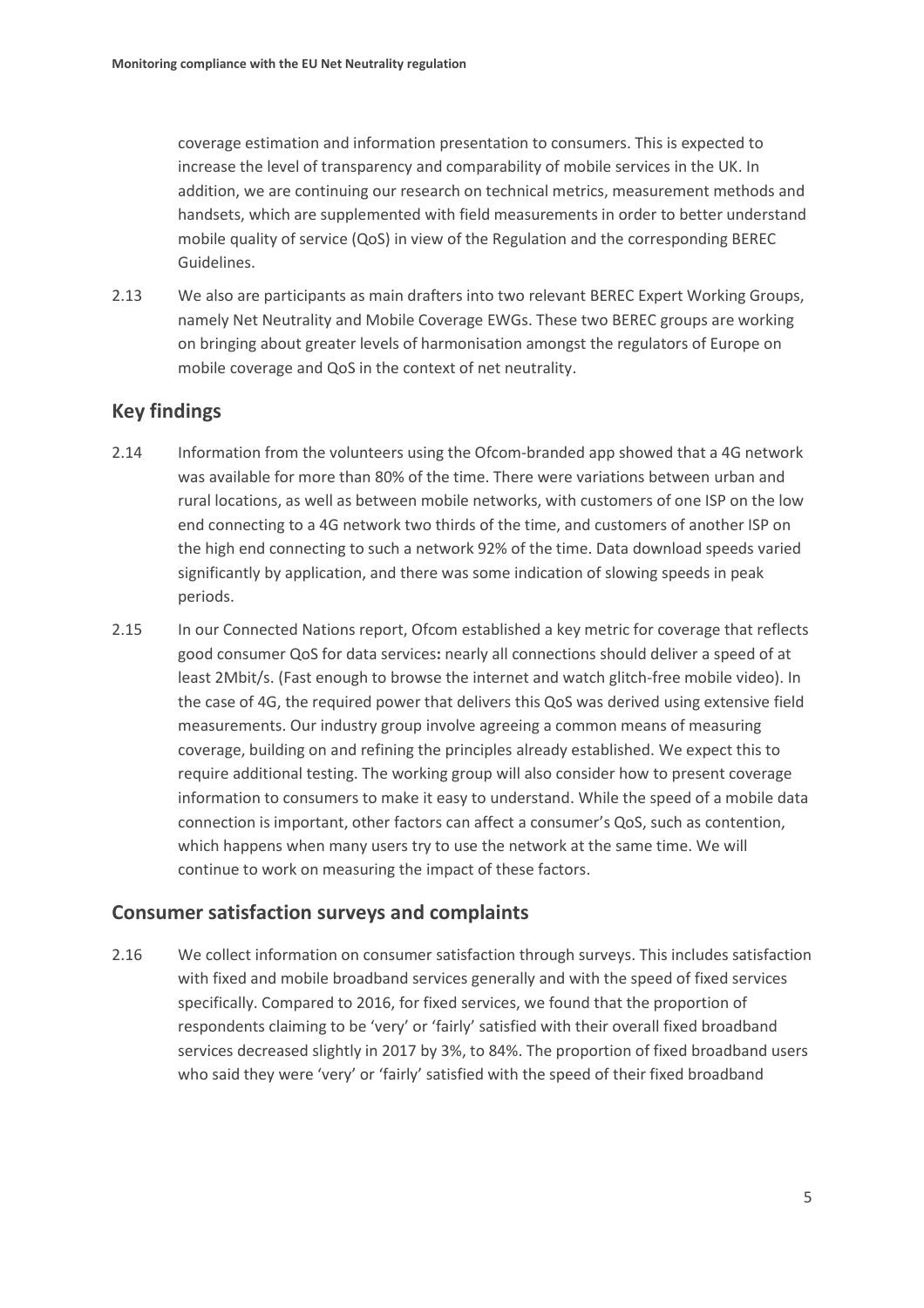service remained unchanged at 82%. These finding s are published annually in the Communications Market Report.<sup>15</sup>

- 2.17 For mobile phone users, in 2016 we reported that 91% of respondents said that they were 'very' or 'fairly' satisfied with their mobile service. Our data for 2017 indicates that satisfaction levels has increased slightly, with 92% of mobile phone users saying that they were either 'very' or 'fairly' satisfied with their mobile service.<sup>16</sup>
- 2.18 We also monitor consumer complaints to our Consumer Contact Team to evaluate consumer satisfaction. This helps us to identify relevant complaints about the quality of broadband services, including the speeds that customers are getting and the information provided to them.
- 2.19 To facilitate consumer awareness of the Regulation and the rights it guarantees, in 2017 Ofcom created a short video to explain the core principles of net neutrality and posted this on the Ofcom website.<sup>17</sup> This is in addition to other consumer-facing materials on our website. We continue to promote this information through social media and other consumer advice bodies.

<sup>15</sup> Ofco[m Communications Market Report](https://www.ofcom.org.uk/research-and-data/multi-sector-research/cmr/cmr-2017/uk) 3 August 2017, p 148

<sup>16</sup> Ofcom[: Communications Market Report](https://www.ofcom.org.uk/__data/assets/pdf_file/0017/105074/cmr-2017-uk.pdf) 3 August 2017, pp, 142 - 162

<sup>17</sup> Ofcom: https://www.ofcom.org.uk/phones-telecoms-and-internet/advice-for-consumers/advice/net-neutrality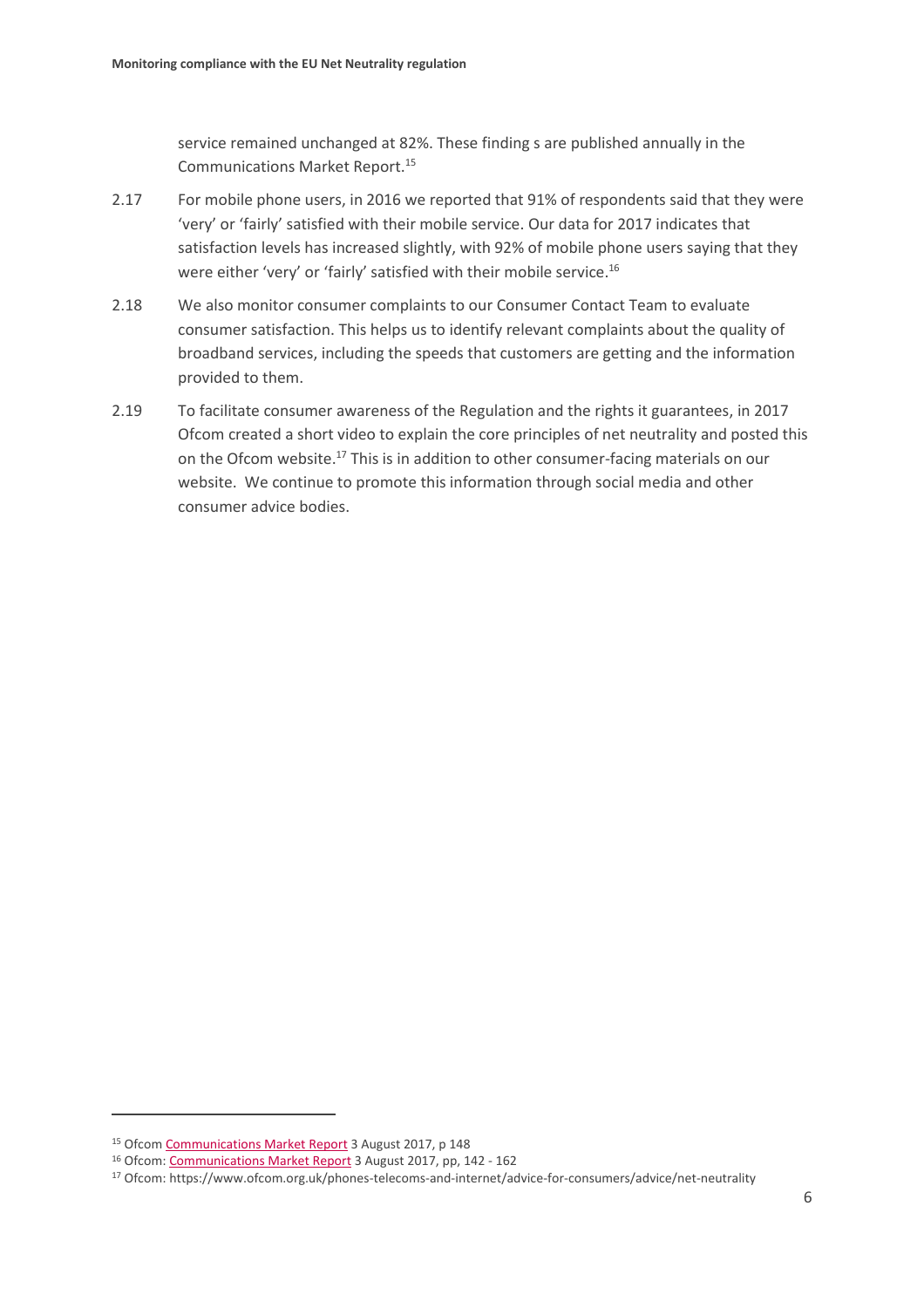## <span id="page-9-0"></span>3. Safeguarding open internet access

- 3.1 Article 3 sets out consumers' core rights, and ISPs' core obligations (other than those relating to transparency, which are set out in Article 4).
- 3.2 To fulfil our oversight responsibilities in this area in 2017, we:
	- monitored consumer complaints;
	- reviewed publicly available information from ISPs, such as:
		- $\circ$  the terms and conditions of their offers, including most especially those relating to any "zero-rated" offers that came on the market;
		- o the largest ISPs' traffic management measures as published at their website;
	- sent out information requests to, and reviewed responses from, ISPs, as part of:
		- o gathering information for our annual Connected Nations report; and
		- o an enforcement programme we opened on ISP traffic management practices.
- 3.3 As discussed more below, our findings are that:
	- at least one mobile ISP, Three, has restricted tethering on certain tariffs. This appears to conflict with the requirement of the Regulation that end-users should have the right to use the terminal equipment of their choice, and so we have opened a formal investigation;
	- the new zero-rated offers of Three and Vodafone that came on the market in 2017, as structured at the time of our review do not appear to warrant formal investigation in respect of competition-related concerns; and
	- two "zero-rated" offers by mobile ISP Vodafone, however, have restricted the resolution of video. This raises concerns about the propriety of Vodafone's traffic management under the Regulation, and so we opened a formal investigation. With respect to traffic management, we also identified that mobile ISP Three has slowed down certain kinds of traffic for certain customers. This too raises concerns about compliance with the Regulation, and so our investigation of the company also addresses this issue.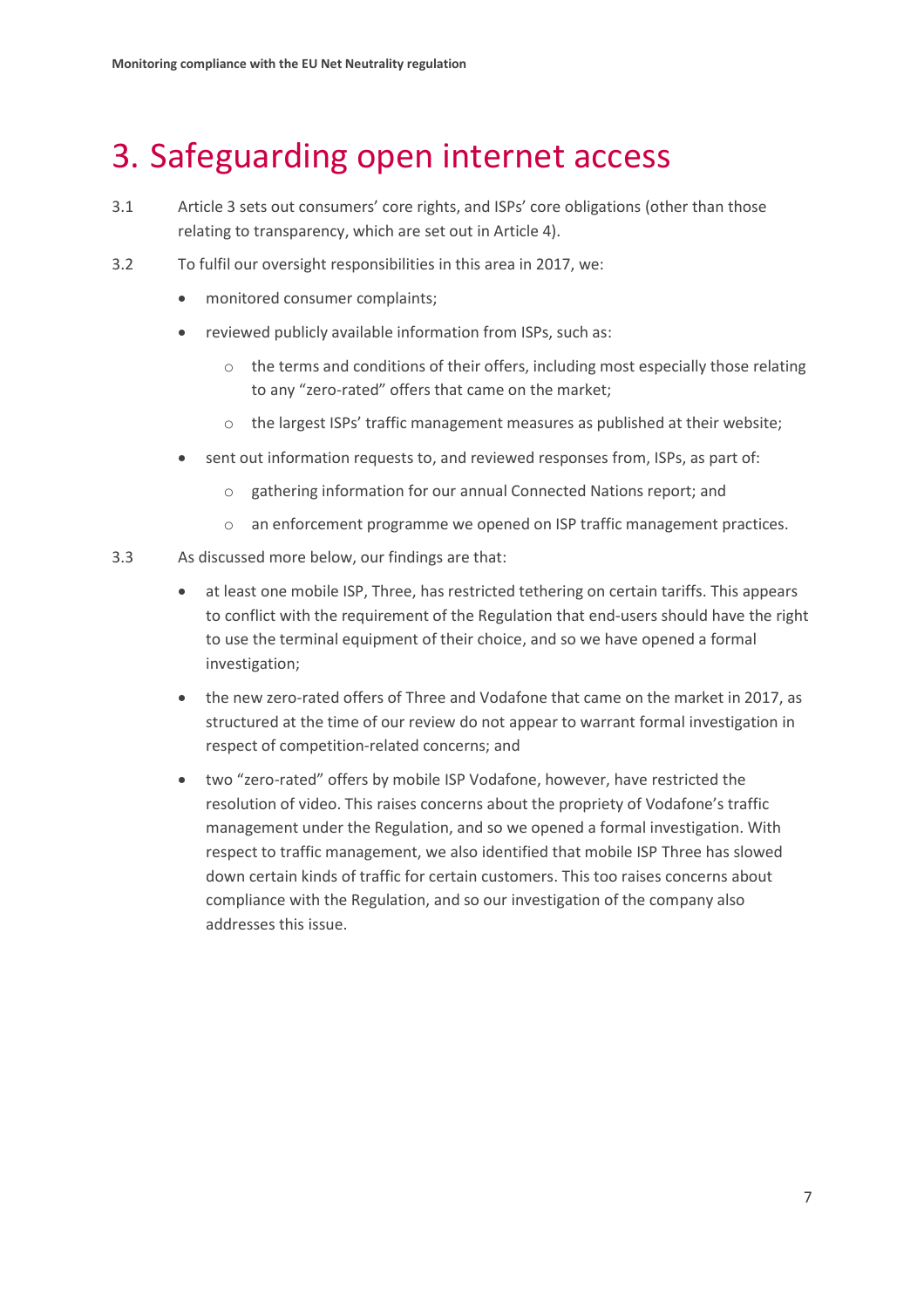## **Terminal equipment**

#### Article 3(1) of the Regulation

*End-users shall have the right to access and distribute information and content, use and provide applications and services, and use terminal equipment of their choice, irrespective of the end-user's or provider's location or the location, origin or destination of the information, content, application or service, via their internet access service.* 

- 3.4 Article 3(1) of the Regulation, among other things, grants end-users the right to use the terminal equipment of their choice.
- 3.5 As we reported last year, we identified a compliance concern with respect to this right, and opened an initial enquiry into the matter. This concerned Three's practice of not permitting customers to tether other devices to their mobile phone's internet connection on certain tariffs. While this enquiry was pending, in December 2017 we opened a wider enforcement programme into ISP traffic management practices (see more below), sent information requests to the UK's nine largest ISPs, including Three, and awaited receipt of responses before taking next steps on the enquiry. In March of this year, we opened a formal investigation into Three, which considers its device restrictions, as well as some traffic management practices (see more below). We expect to make a decision on the matter in the next few months, and will publish details on our website.
- 3.6 We are assessing the practices of other ISPs from whom we have gathered information and will take action to ensure compliance if necessary.

## **Zero-rating practices**

#### Article 3(2) of the Regulation

*Agreements between providers of internet access services and end-users on commercial and technical conditions and the characteristics of internet access services such as price, data volumes or speed, and any commercial practices conducted by providers of internet access services, shall not limit the exercise of the rights of end-users laid down in paragraph 1.* 

- 3.7 Article 3(2) of the Regulation allows agreements between ISPs and their end-users on terms such as price, data volumes, and speed, so long as they do not limit end-user rights as set out in Article 3(1).
- 3.8 "Zero-rating" offers are increasingly popular types of agreements between ISPs and endusers that relate to data and price. Under these offers, access to specific services does not count towards any general data cap that may otherwise be an element of a particular tariff. An example is where an ISP applies no charge for consumption of data traffic associated with a specific application or category of applications.
- 3.9 The Regulation does not prohibit zero-rating outright. The BEREC Guidelines state, however, that such offers should be assessed closely by NRAs to ensure that they do not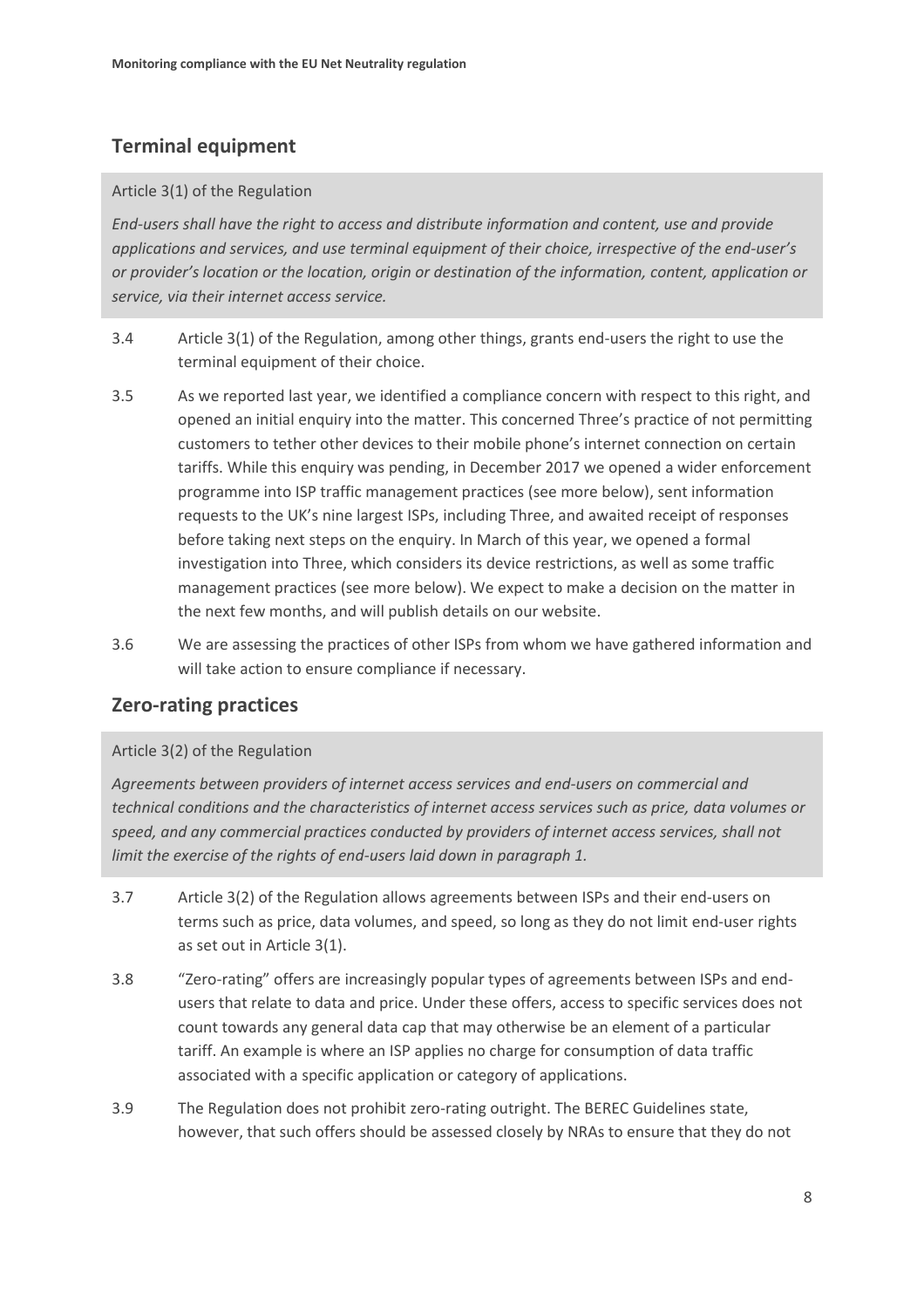undermine the goals of the Regulation. The Guidelines recommend that such assessments take into account:

- the aims of the Regulation;
- the market positions of the ISP and Content and Application Providers ("CAP") involved;
- the effects on consumer and business customer end-user rights;
- the effects on CAP end-user rights; and
- the scale of the practice and presence of alternatives.<sup>18</sup>
- 3.10 According to the BEREC Guidelines, there are different types of zero-rating practices that could have different effects on end-users and the open internet, and hence the end-user rights protected under the Regulation.<sup>19</sup>
- 3.11 The BEREC Guidelines note that there are certain practices of zero-rating that will always amount to a limitation or restriction of access and therefore a breach of the Regulation. For example, a zero-rated offer where all applications are blocked (or slowed down) once the data cap is reached except for the zero-rated application(s) would infringe Article 3(3) traffic management requirements. 20
- 3.12 However, even where the zero-rating does not technically limit or restrict access, because it involves price differentiation applied to different categories of traffic, the zero-rating could influence end-users' exercise of their rights defined in Article 3(1).<sup>21</sup> This influence could amount to a breach of Articles 3(1) and 3(2) of the Regulation.
- 3.13 The BEREC Guidelines set out that when assessing agreements or commercial practices like zero rating in relation to Article 3(2), the assessment should take account the aim of the Regulation to *"safeguard equal and non-discriminatory treatment of traffic"* (Article 1) and to "*guarantee the continued functioning of the internet ecosystem as an engine of innovation*" (Recital 1) as well as Recital 7, which directs intervention against agreements or commercial practices which, "*by reason of their scale, lead to situations where endusers' choice is materially reduced in practice*", or which would result in *"the undermining of the essence of the end-users' rights".*
- <span id="page-11-0"></span>3.14 Given the above, where Ofcom becomes aware of zero-rating practices, we conduct an initial review<sup>22</sup> of the offer, and consider the following questions:

<sup>18</sup> BEREC Guidelines, paragraph 46

<sup>19</sup> BEREC Guidelines, paragraph 40.

<sup>20</sup> BEREC Guidelines, paragraph 41.

<sup>21</sup> BEREC Guidelines, paragraph 39 and 40.

<sup>&</sup>lt;sup>22</sup> Ofcom's completes an initial review into these practices in line with our enforcement guidelines: See: https://www.ofcom.org.uk/ data/assets/pdf file/0015/102516/Enforcement-guidelines-for-regulatory[investigations.pdf.](https://www.ofcom.org.uk/__data/assets/pdf_file/0015/102516/Enforcement-guidelines-for-regulatory-investigations.pdf)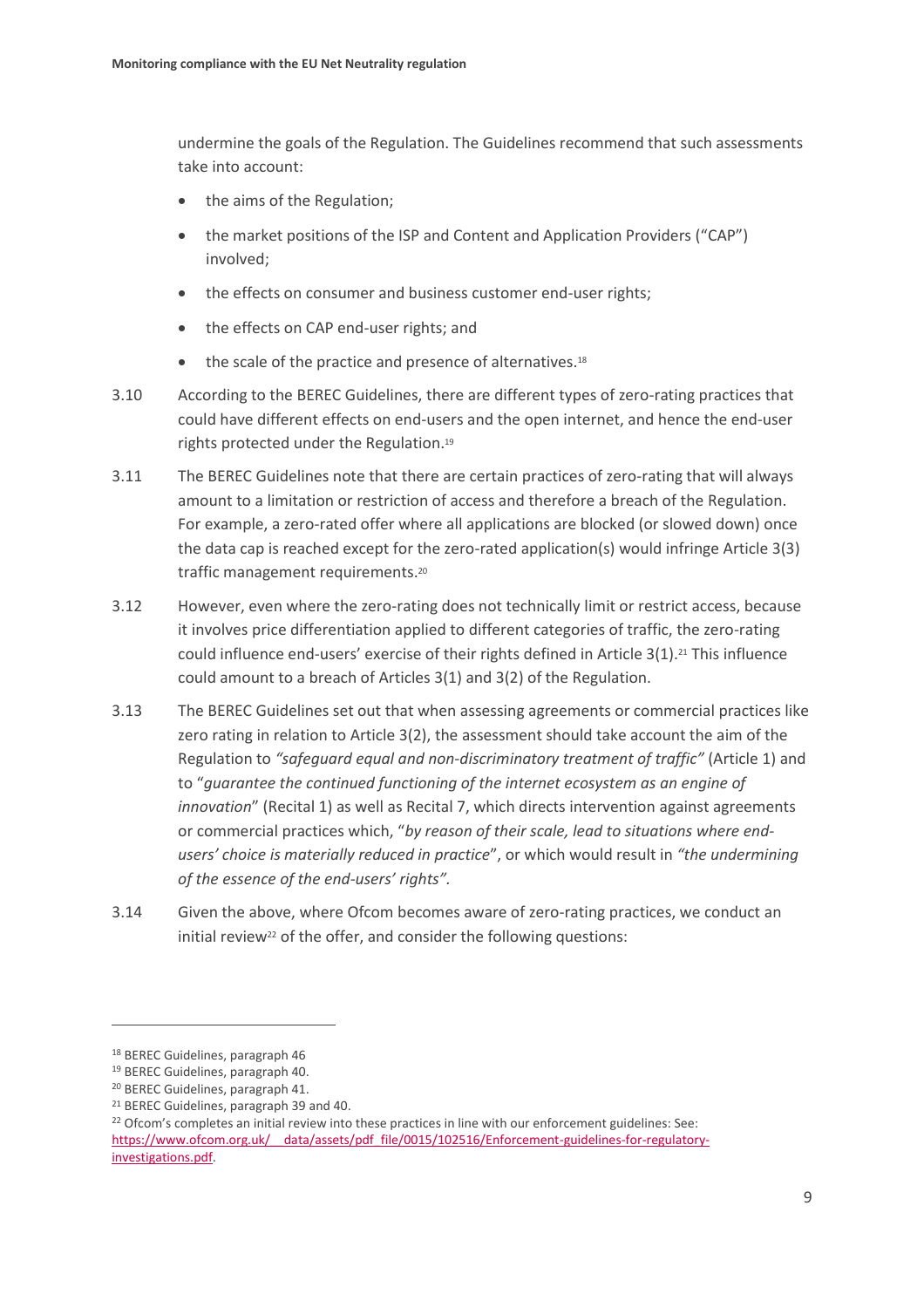- 1. Does the zero-rated offer appear to technically limit and/or exclude the way in which end-users access certain content/applications?
- 2. Does the zero-rated offer potentially create a situation where end-users' choice may be materially reduced (or otherwise adversely affected) in practice?
- 3.15 If the answer to either of these questions is **Yes**, we then consider whether it would be appropriate to open a formal investigation into a potential breach of the Regulation, bearing in mind our enforcement guidelines.<sup>23</sup> It is worth noting that in order to ensure that the zero-rated element of the traffic is being treated fairly when the customer is roaming in the EU, we would also assess compliance with the EU Roaming Regulations.<sup>24</sup>

### **Initial reviews of zero-rated offers**

- 3.16 Over the past year, Ofcom completed an initial review of several new zero-rating products offered in the UK market. <sup>25</sup> These are:
	- **Three/GoBinge** in July 2017, Three launched a service called GoBinge, which zerorates certain music and video streaming applications. 26
	- **Vodafone/VOXI** in September 2017, Vodafone launched a new mobile offering aimed at people aged 25 and under, which initially zero-rated only selected social media and messaging applications.<sup>27</sup> Later, Vodafone added optional selected video and music applications to the VOXI zero-rated offer. 28
	- **Vodafone/Passes** in November 2017, Vodafone launched Vodafone Passes, a series of five 'add-ons' which zero-rate data for selected applications in four different categories: Chat, Social, Music and Video. The fifth add-on is the Combo Pass which includes all four categories.<sup>29</sup>
- 3.17 As part of our monitoring obligations, Ofcom reviewed each zero-rated offer considering the two questions set out at paragrap[h 3.14](#page-11-0) above. We set out our main findings from these initial reviews below.

<sup>&</sup>lt;sup>23</sup> See: https://www.ofcom.org.uk/ data/assets/pdf\_file/0015/102516/Enforcement-guidelines-for-regulatory[investigations.pdf.](https://www.ofcom.org.uk/__data/assets/pdf_file/0015/102516/Enforcement-guidelines-for-regulatory-investigations.pdf)

<sup>&</sup>lt;sup>24</sup> On 15 June 2017, the roaming regulations came into effect and introduced the concept of Roam Like At Home. The changes were introduced by Commission Implementing Regulation (EU) 2016/2286 of 15 December 2016, and EU Roaming Regulation (EU) No 531/2012, as amended by Regulation (EU) 2015/2120 (collectively, the RLAH rules). See[: https://eur](https://eur-lex.europa.eu/legal-content/EN/TXT/?qid=1524763156588&uri=CELEX:02012R0531-20170615)[lex.europa.eu/legal-content/EN/TXT/?qid=1524763156588&uri=CELEX:02012R0531-20170615](https://eur-lex.europa.eu/legal-content/EN/TXT/?qid=1524763156588&uri=CELEX:02012R0531-20170615) an[d http://eur](http://eur-lex.europa.eu/legal-content/EN/TXT/?uri=CELEX:32016R2286)[lex.europa.eu/legal-content/EN/TXT/?uri=CELEX:32016R2286](http://eur-lex.europa.eu/legal-content/EN/TXT/?uri=CELEX:32016R2286)

<sup>&</sup>lt;sup>25</sup> EE has also introduced a zero-rated product in the UK. See [https://ee.co.uk/why-ee/apple-music..](https://ee.co.uk/why-ee/apple-music) This was still under review at the time of during the time period covered in this report.

<sup>26</sup> See[: http://www.three.co.uk/go-binge](http://www.three.co.uk/go-binge)

<sup>27</sup> See[: https://mediacentre.vodafone.co.uk/pressrelease/voxi-launches/](https://mediacentre.vodafone.co.uk/pressrelease/voxi-launches/)

<sup>28</sup> See[: https://www.voxi.co.uk/](https://www.voxi.co.uk/)

<sup>29</sup> See[: https://mediacentre.vodafone.co.uk/pressrelease/vodafone-passes-payg1/](https://mediacentre.vodafone.co.uk/pressrelease/vodafone-passes-payg1/)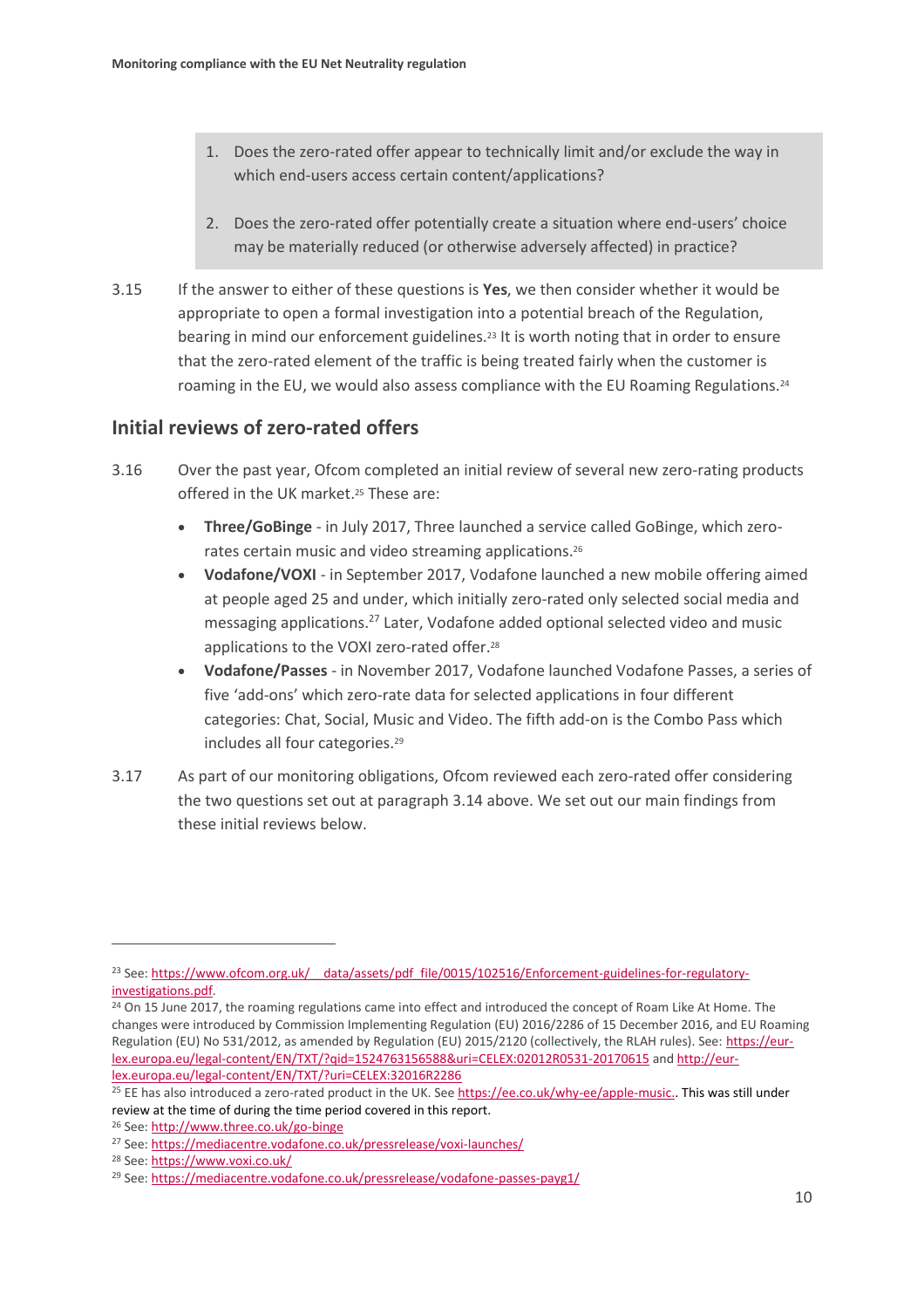#### **Does the zero-rated offer appear to technically limit and/or exclude the way in which end-users access certain content or applications?**

- 3.18 To answer this question, for each of the offers Ofcom considered whether the offer included:
	- Traffic management practices where the ISP technically blocks, slows down, restricts, interferes with, degrades or discriminates traffic to certain content/applications.
	- Unfair treatment where all applications are blocked (or slowed down) once the data cap is reached *except* for the zero-rated applications.
	- A sub-internet service type offer where access to the internet is blocked to certain specific content or applications or restricted to a limited set of applications or endpoints by the ISP.
- 3.19 Based on our review, Three/GoBinge did not include any of the above practices. However, Vodafone/Passes was found to employ a traffic management practice that restricts resolution of the video available. At the time we reviewed VOXI, it did not include any of the above practices, however Vodafone later started offering an optional Video Pass to VOXI customers, which employed the same practices as those in the Vodafone Passes Video Pass.
- 3.20 Based on the concerns identified with Vodafone/Passes (and as described more below), Ofcom opened an investigation on 6 March 2018 in relation to the traffic management practices described. <sup>30</sup> This investigation also includes the same traffic management practices at issue in Vodafone/VOXI offer.

#### **Does the zero-rated offer potentially create a situation where end-users' choice may be materially reduced (or otherwise adversely affected) in practice?**

3.21 To answer this question, for each of the offers Ofcom took account of the BEREC Guidelines<sup>31</sup> and considered the following:

- **What are the relative market positions of the ISPs and CAPs<sup>32</sup> involved?** A limitation of end-user's rights is more likely to occur where an ISP or CAP has a strong market position.
- **To what extent may the end-user be incentivised to use specific applications or services?** This includes considering whether there is a potential to affect the range and diversity of content and applications from which the end-user can choose in practice or

<sup>30</sup> See[: https://www.ofcom.org.uk/about-ofcom/latest/bulletins/competition-bulletins/open-cases/cw\\_01210.](https://www.ofcom.org.uk/about-ofcom/latest/bulletins/competition-bulletins/open-cases/cw_01210) This investigation is also considering the transparency of exceptions to zero-rating within the Vodafone Passes product, i.e., functions within the zero-rated applications that are not zero-rated. We note that Ofcom also opened an investigation into Three at the same time, however this was not in relation to its GoBinge offering. See: [https://www.ofcom.org.uk/about](https://www.ofcom.org.uk/about-ofcom/latest/bulletins/competition-bulletins/open-cases/cw_01218)[ofcom/latest/bulletins/competition-bulletins/open-cases/cw\\_01218](https://www.ofcom.org.uk/about-ofcom/latest/bulletins/competition-bulletins/open-cases/cw_01218) 

<sup>&</sup>lt;sup>31</sup> See the Guidelines, paragraphs 42 to 48. The Guidelines focuses the assessment on zero-rated offers, however we consider that the criteria apply to other similar offers (e.g. where the ISP offers price differentiations to specific applications or offering different data allowances for certain applications).

<sup>32</sup> CAPs make content (e.g. web pages, blogs, video) and/or applications (e.g. search engines, VoIP applications) and/or services available on the Internet. CAPs may also make content, services and applications available via specialised services. See BEREC definitions, the Guidance, paragraph 2.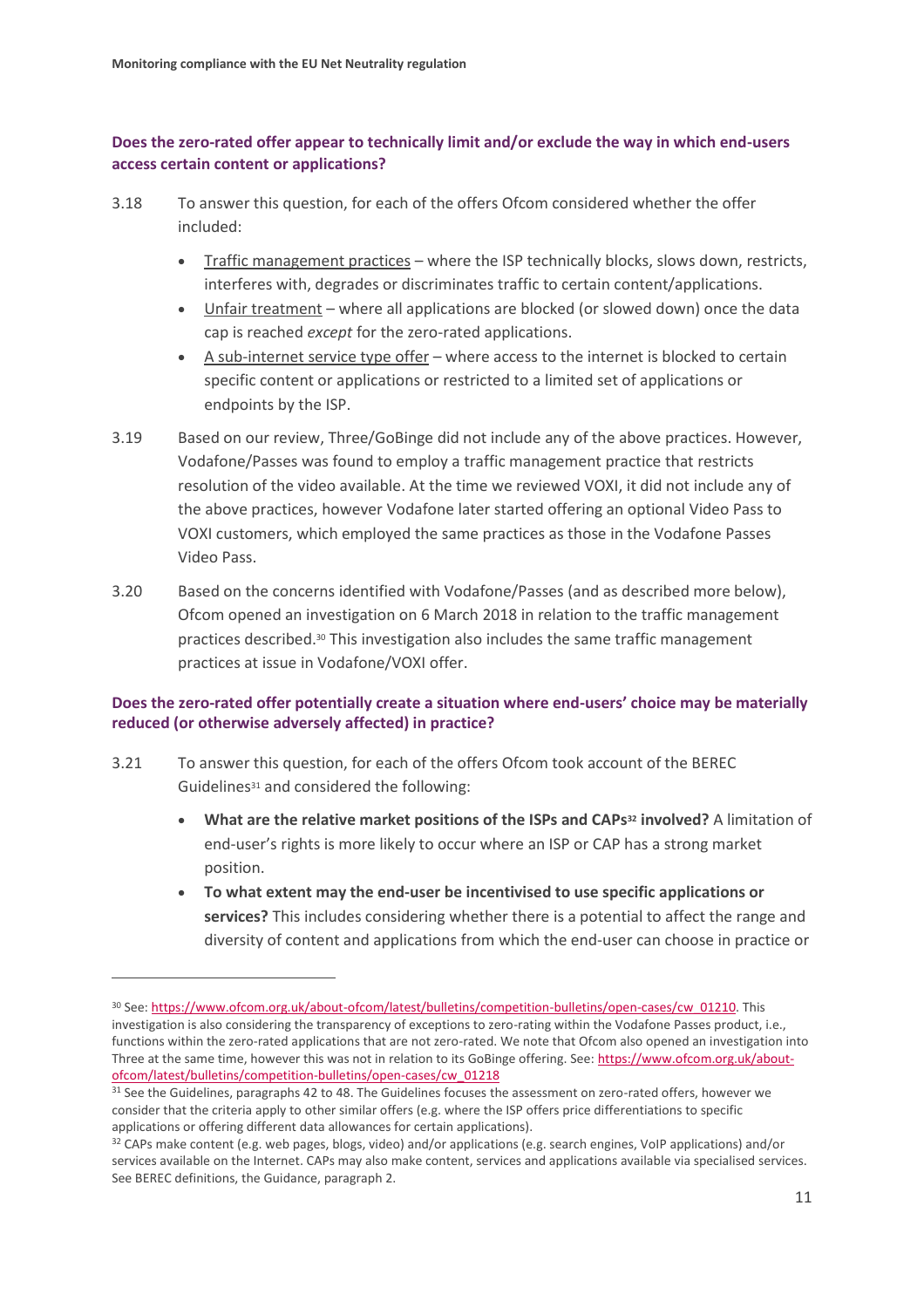effect by considering the entirety of the offer and how various aspects of it may influence use of certain services/applications.

- **What is the potential scale of the practice and presence of alternatives?** A practice is more likely to limit the exercise of end-user choice in a situation where, for example, many end-users are concerned and/or there are few alternative offers and/or competing ISPs for the end-users to choose from.
- **What is the likely effect of the offer on other services/applications?** We consider the effect of the practice or offer on the market for that service (e.g. will competitors likely be discouraged from entering the market or forced to leave the market because of the offer?).
- **To what extent does the service seek to circumvent the goals of the Regulation?**

3.22 Bearing in mind the above, Ofcom's reviews found that, at the time of the reviews, the Three and Vodafone/Passes/VOXI zero-rated offers did not create a situation where enduser choice appeared to be materially reduced (or otherwise materially affected) in practice, and so we did not consider it necessary to investigate these further as to competition concerns related to the provision of these services in the UK. (As noted, however, the Vodafone offers presented traffic management concerns, which caused us to open an investigation.) Some of the key elements of the offers that led us to reach our conclusion as to competition concerns in the UK were:

- **Open platforms** the Three and Vodafone/Passes/VOXI offers had 'open platforms' which allow other CAPs to request their applications or services to be included in the zero-rated offer. The barriers to entry to CAPs to join offers appears to be relatively low.
- **Alternative offers** there are different zero-rating offers on the market with different providers each of which include a range of different CAPs' applications and services. This increases end-user choice given the presence of alternative offers to choose from.
- 3.23 We note however, these types of offers are relatively new to the market and their potential effect may not yet be realised. Consistent with our obligation, Ofcom will keep the services under review and monitor their impact on the market and on consumers as appropriate.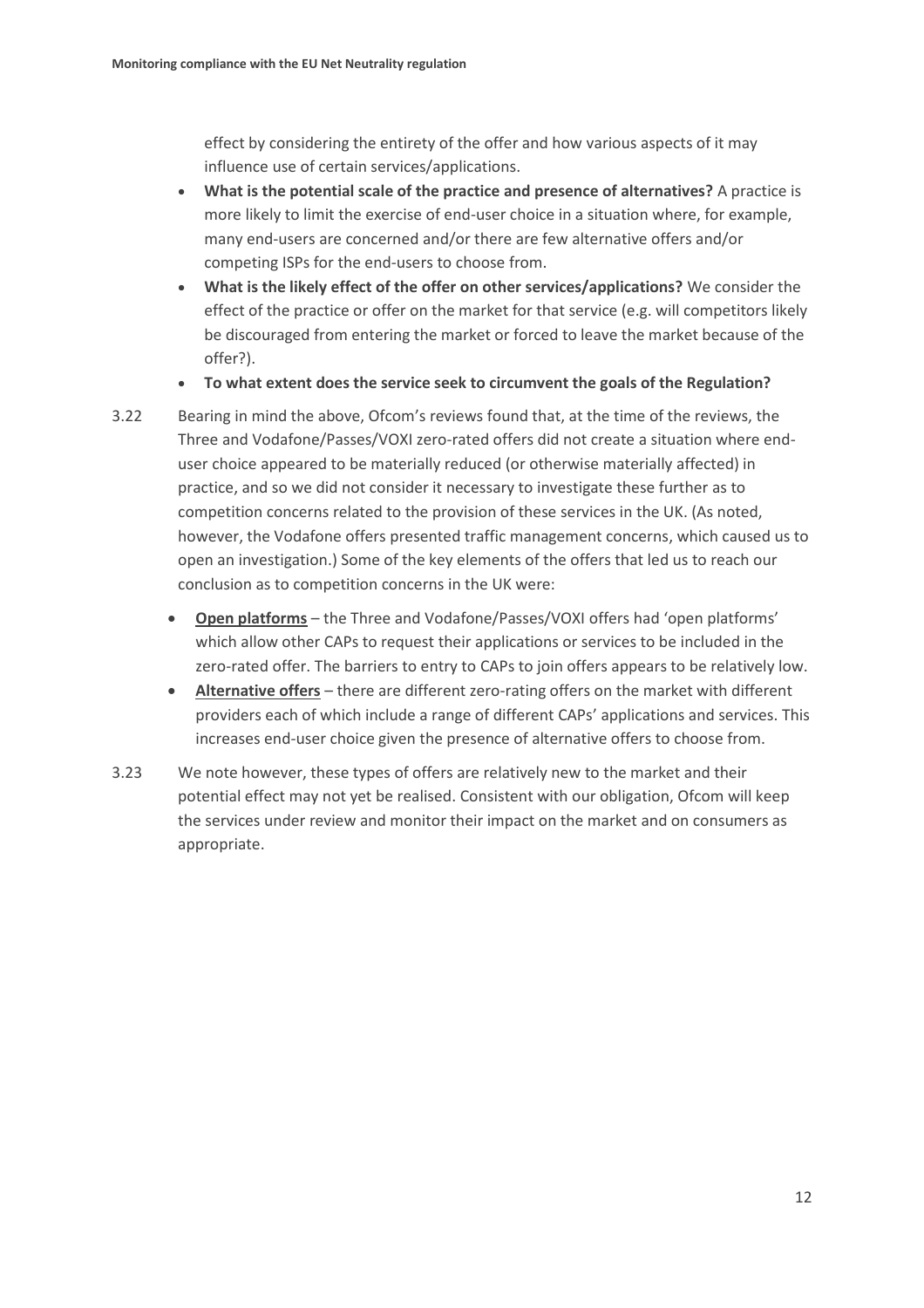## **Traffic management**

#### Article 3(3) of the Regulation

*Providers of internet access services shall treat all traffic equally, when providing internet access services, without discrimination, restriction or interference, and irrespective of the sender and receiver, the content accessed or distributed, the applications or services used or provided, or the terminal equipment used.*

*The first subparagraph shall not prevent providers of internet access services from implementing reasonable traffic management measures. In order to be deemed to be reasonable, such measures shall be transparent, non-discriminatory and proportionate, and shall not be based on commercial considerations but on objectively different technical quality of service requirements of specific categories of traffic. Such measures shall not monitor the specific content and shall not be maintained for longer than necessary.*

*Providers of internet access services shall not engage in traffic management measures going beyond those set out in the second subparagraph, and in particular shall not block, slow down, alter, restrict, interfere with, degrade or discriminate between specific content, applications or services, or specific categories thereof, except as necessary, and only for as long as necessary, in order to:*

*a) comply with Union legislative acts, or national legislation that complies with Union law, to which the provider of internet access services is subject, or with measures that comply with Union law giving effect to such Union legislative acts or national legislation, including with orders by courts or public authorities vested with relevant powers;*

*b) preserve the integrity and security of the network, of services provided via that network, and of the terminal equipment of end-users;*

*c) prevent impending network congestion and mitigate the effects of exceptional or temporary network congestion, provided that equivalent categories of traffic are treated equally.*

- 3.24 Article 3(3) sets out ISPs' core traffic management obligations. ISPs may deploy "reasonable" traffic management practices; to be considered such, they must be transparent, non-discriminatory, proportionate, based on objectively different technical quality of service requirements as opposed to commercial considerations, not monitor specific content, and be in place only for as long as necessary. ISPs may not engage in any other form of traffic management except under precisely stated conditions.
- 3.25 Last year, we reported that we had identified one ISP that deployed certain traffic management practices that warranted further assessment under the Regulation. Engagement with the ISP revealed that it discontinued the practice.
- 3.26 This year, as we did last year, we monitored ISP traffic management measures by asking the largest ISPs directly about their practices as part of our information gathering for our annual infrastructure report (i.e., "Connected Nations"), and by reviewing their traffic management measures as published at their websites. Many ISPs provide this information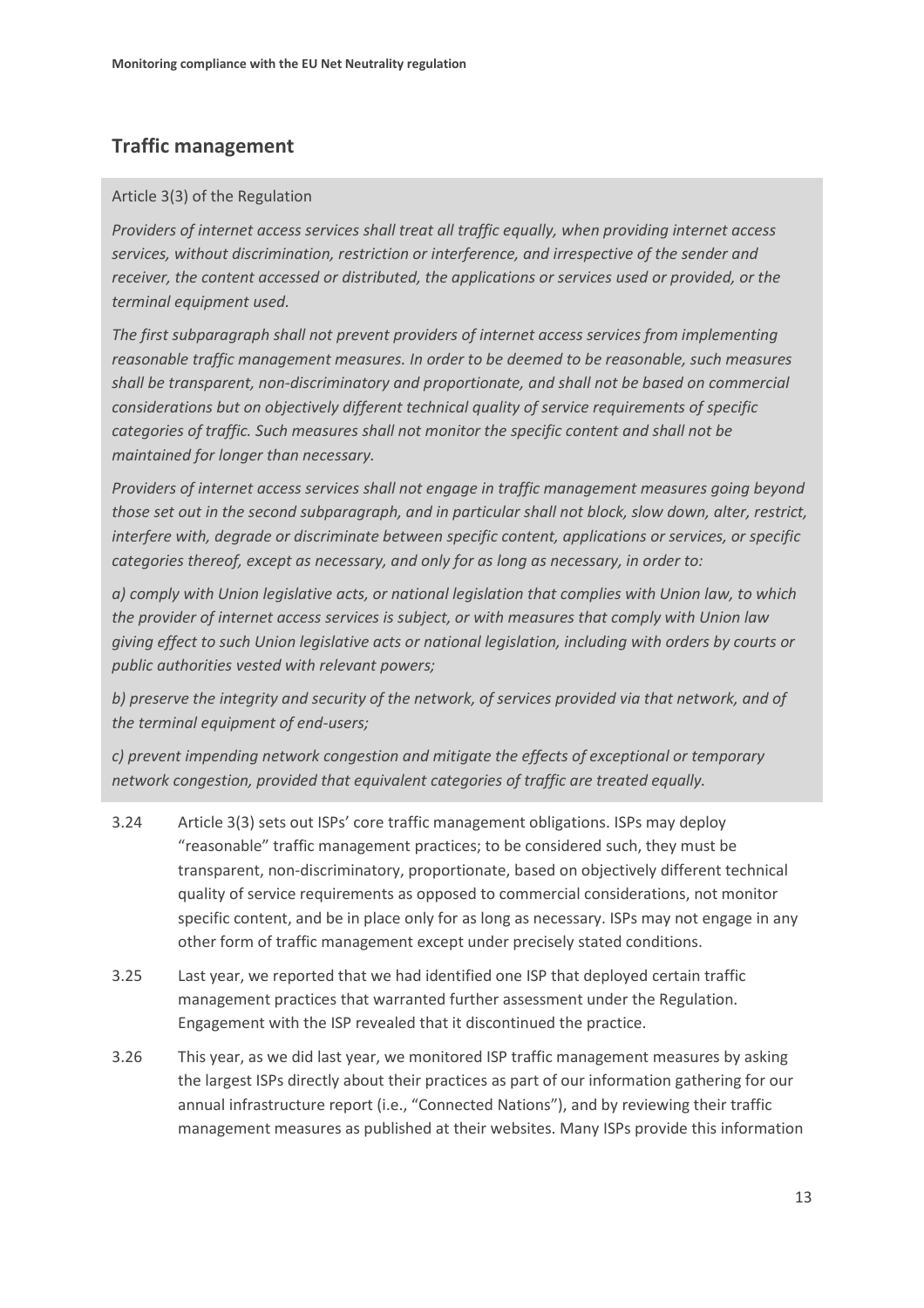through their "Key Factor Indicators" (KFIs), which are relatively standardised forms developed by the industry-led Broadband Stakeholder Group.

- 3.27 This year, in order to answer questions that remained after our review of ISP responses to our Connected Nation information requests and their KFIs, we opened a formal Enforcement Programme to gather further, more detailed, information to enhance our understanding of ISPs' traffic management practices. We opened the programme in December 2017, and thereafter issued formal information requests to nine of the UK's largest fixed and mobile ISPs about their traffic management practices.
- 3.28 Following a review of the information provided, we identified some concerns, and opened investigations into Three and Vodafone. <sup>33</sup> Among the concerns with Three is that it has been slowing down or "throttling" certain kinds of traffic for customers when they are roaming; this investigation also encompasses the device limitations described above. Among the concerns with Vodafone is that it has restricted the resolution of video in its Passes and VOXI offerings. The investigations are progressing and we will publish outcomes of them on our website in the usual manner.
- 3.29 We are continuing to assess all other information provided by other ISPs under the wider Enforcement Programme and if we decide to open further investigations, we will, in accordance with our normal process, publish the details on our website.
- 3.30 Beyond the current Enforcement Programme we will continue to monitor ISP traffic management practices in the UK and consider their compliance with the Regulation.

## **Specialised services**

 $\overline{a}$ 

#### Article 3(5) of the Regulation

*Providers of electronic communications to the public, including providers of internet access services, and providers of content, applications and services shall be free to offer services other than internet access services which are optimised for specific content, applications or services, or a combination thereof, where the optimisation is necessary in order to meet requirements of the content, applications or services for a specific level of quality.*

*Providers of electronic communications to the public, including providers of internet access services, may offer or facilitate such services only if the network capacity is sufficient to provide them in addition to any internet access services provided. Such services shall not be usable or offered as a replacement for internet access services, and shall not be to the detriment of the availability or general quality of internet access services for end-users.*

3.31 Article 3(5) allows ISPs to provide so-called "specialised services", or services other than IAS for which specific levels of service are necessary. But they may only do so if network

<sup>33</sup> Ofco[m https://www.ofcom.org.uk/about-ofcom/latest/bulletins/competition-bulletins/open-cases/cw\\_01210](https://www.ofcom.org.uk/about-ofcom/latest/bulletins/competition-bulletins/open-cases/cw_01210)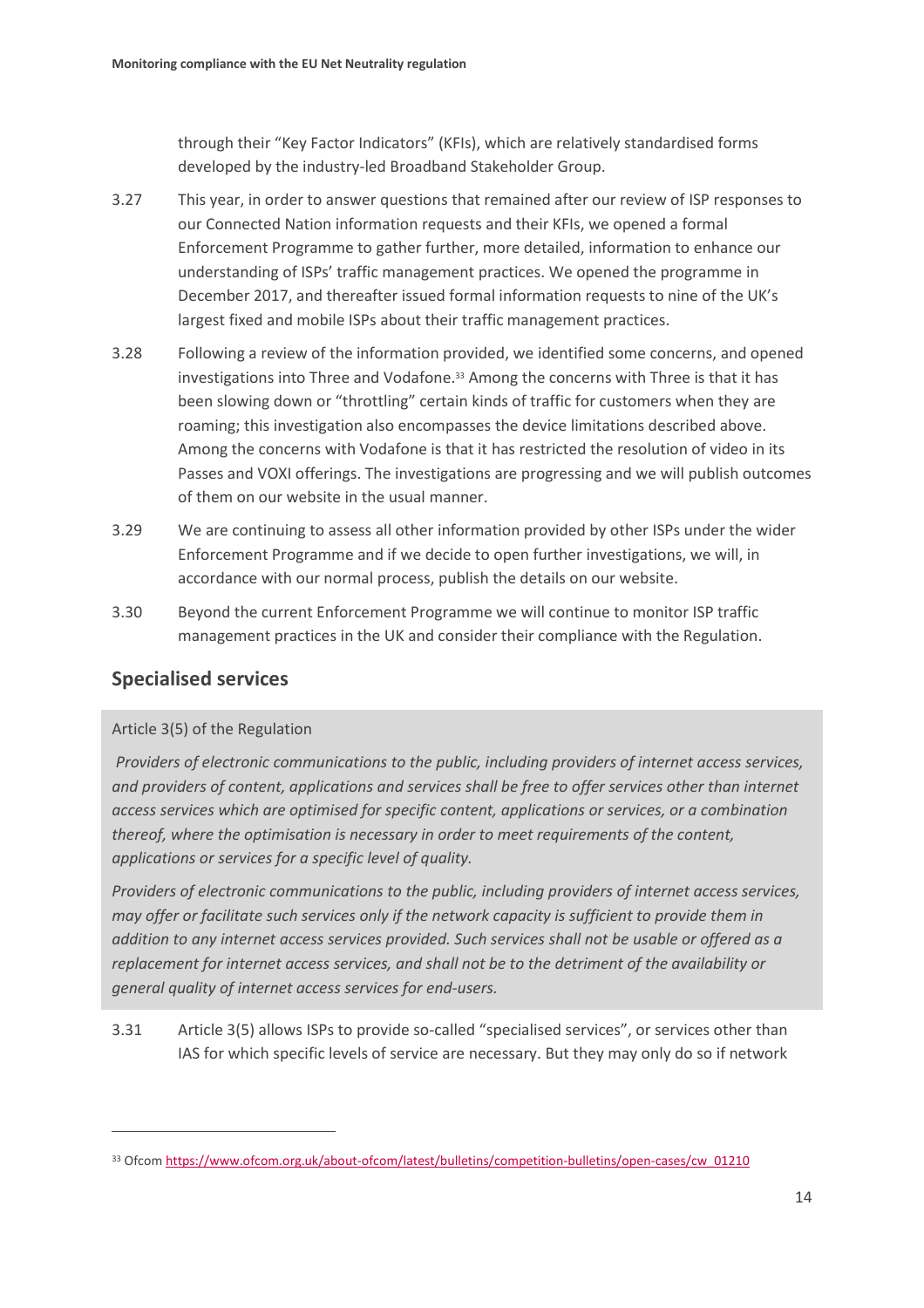capacity is sufficient such that the specialised services of specialised services does not have "a negative impact on the availability or general quality of internet access services".

3.32 As part of our Enforcement Programme information requests, we asked ISPs about whether they provided specialised services, and if so the steps they took to comply with the requirements of the Regulation. We have identified at least one concern that warrants further assessment under the Regulation, and are seeking further information from the ISP concerned before deciding what further steps to take.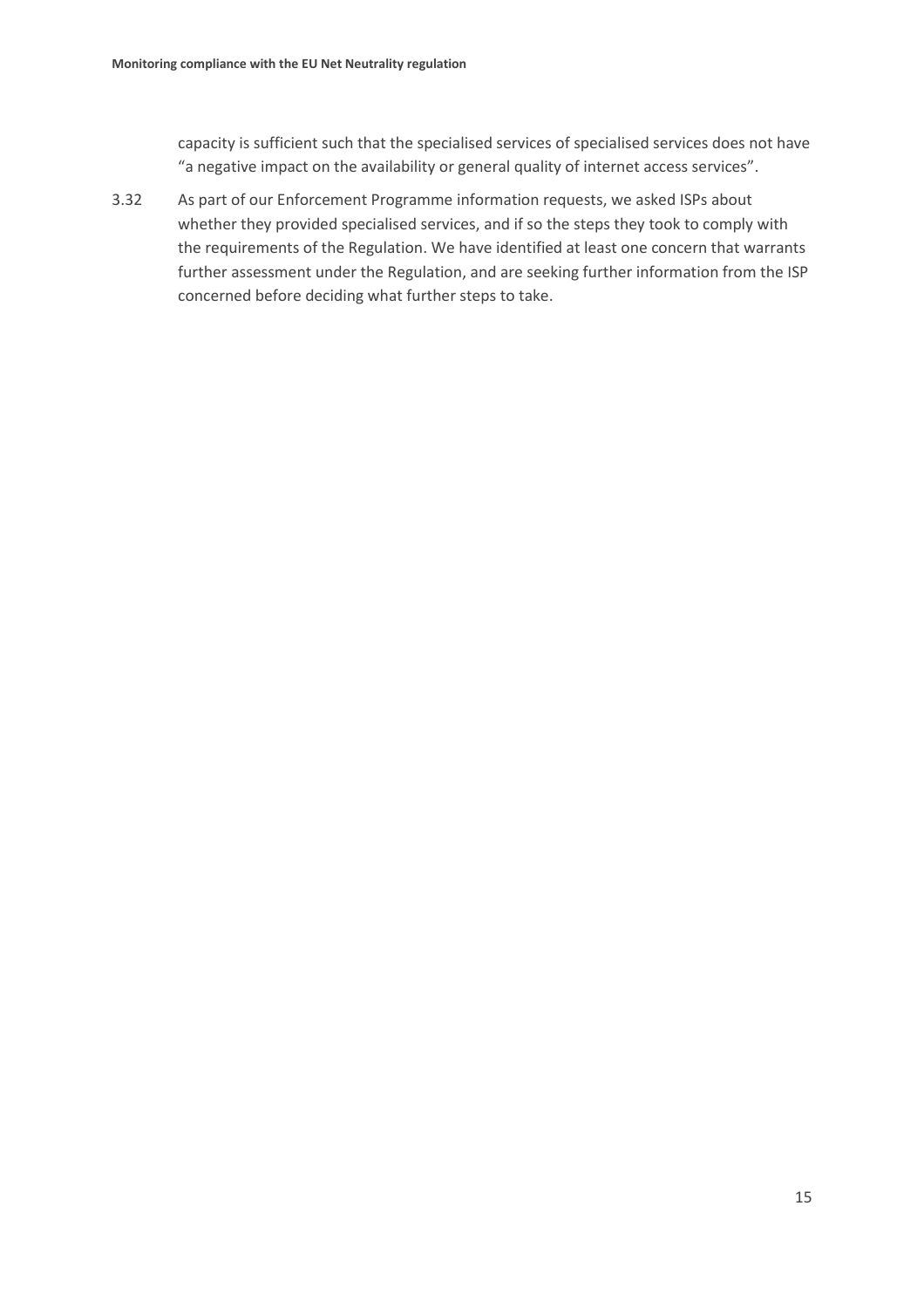## <span id="page-18-0"></span>4. Transparency measures

#### Article 4(1) of the Regulation

*1. Providers of internet access services shall ensure that any contract which includes internet access services specifies at least the following:*

*a) information on how traffic management measures applied by that provider could impact on the quality of the internet access services, on the privacy of end-users and on the protection of their personal data;*

*b) a clear and comprehensible explanation as to how any volume limitation, speed and other quality of service parameters may in practice have an impact on internet access services, and in particular on the use of content, applications and services;*

*c) a clear and comprehensible explanation of how any services referred to in Article 3(5) to which the end-user subscribes might in practice have an impact on the internet access services provided to that end-user;*

*d) a clear and comprehensible explanation of the minimum, normally available, maximum and advertised download and upload speed of the internet access services in the case of fixed networks, or of the estimated maximum and advertised download and upload speed of the internet access services in the case of mobile networks, and how significant deviations from the respective advertised download and upload speeds could impact the exercise of the end-users' rights laid down in Article 3(1);*

*e) a clear and comprehensible explanation of the remedies available to the consumer in accordance with national law in the event of any continuous or regularly recurring discrepancy between the actual performance of the internet access service regarding speed or other quality of service parameters and the performance indicated in accordance with points (a) to (d). […]*

- 4.1 Article 4(1) of the Regulation sets out the transparency measures ISPs are required to adhere to in relation to information contained in customer contracts.
- 4.2 For ISPs to be compliant with the Regulation, information contained in customer contracts should be accessible, clear and comprehensible. BEREC guidelines set out the test for assessing whether information meets this standard as follows:
	- it should be easily accessible and identifiable for what it is;
	- it should be accurate and up to date;
	- it should be meaningful to end-users, i.e. relevant, unambiguous and presented in a useful manner;
	- it should not create an incorrect perception of the service provided to the end-user;
	- it should be comparable at least between different offers, but preferably also between different ISPs, so that end-users are able to compare the offers (including the contractual terms used by different ISPs) and ISPs in such a way that the comparison can show differences and similarities.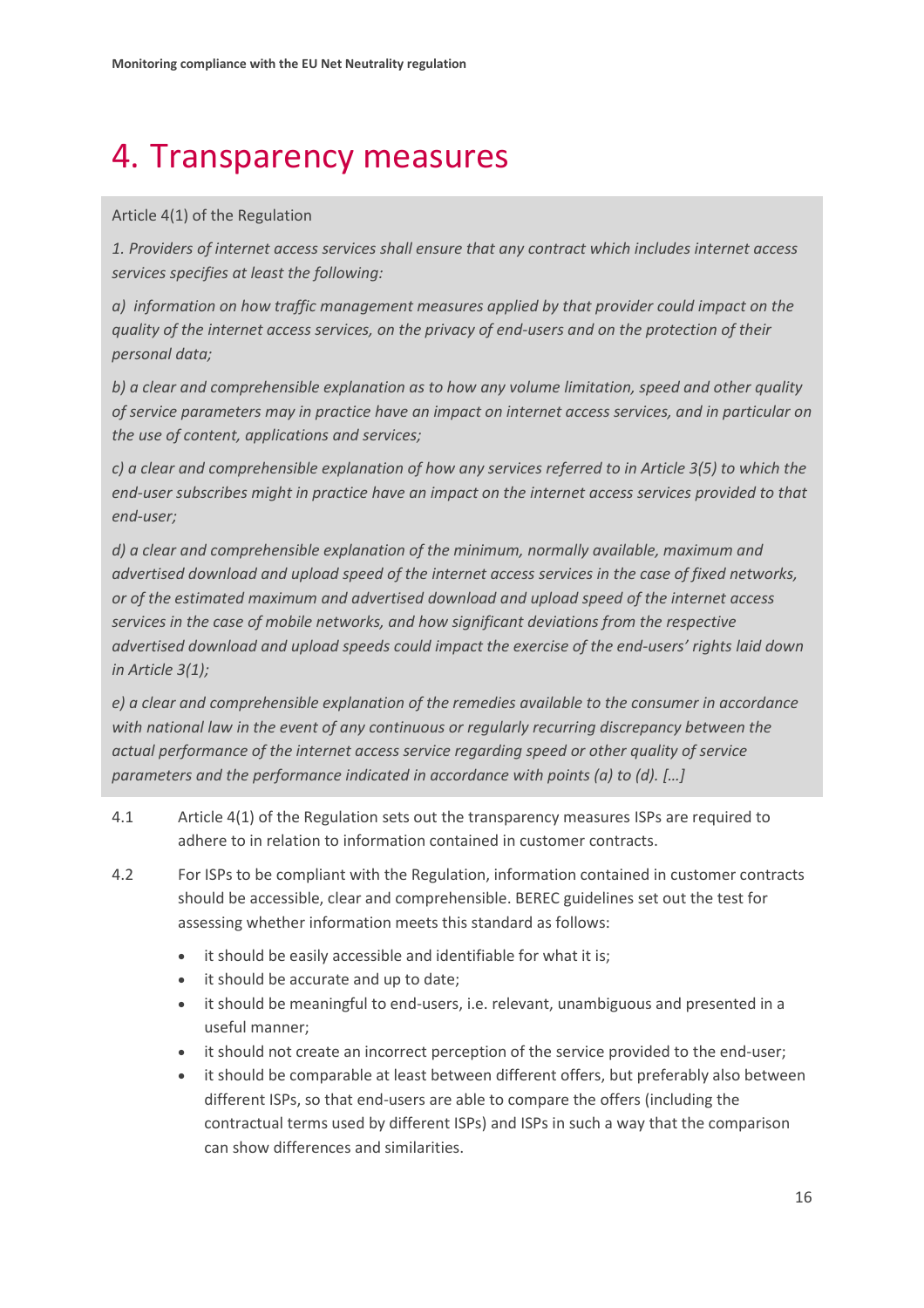- 4.3 To fulfill our responsibilities to monitor and ensure compliance in this area in 2017, our primary activities were to complete:
	- our review of ISP contract terms and information provided that we had begun the year before; and
	- revise our existing voluntary Codes of Practice covering fixed line ISP provision of speeds data.

#### **Review of ISP contract terms and information provided**

- 4.4 In last year's report, we said that we had analysed complaints and issued information requests to the UK's eight largest fixed and mobile ISPs to monitor ISPs' compliance with the transparency requirements of Article 4 (other than as to speeds information, subject to a separate workstream, see below) and were in the process of reviewing information received from ISPs and carrying out additional checks against their websites. We have now completed that review and secured key changes to ISP consumer contracts to enhance transparency around traffic management and how ISP practices may impact on privacy and protection of personal data, as well as changes to improve transparency of the remedies available to consumers if they experienced performance issues with their internet services.
- 4.5 We ensured that the traffic management policies of all eight ISPs, and information how these policies could affect quality of IAS, were accessible through their terms and conditions.
- 4.6 In relation to the use of customers' personal data, we liaised with ICO regarding the privacy and personal data transparency requirements, and secured that the terms and conditions of all eight ISPs contained:
	- a description of any traffic management technique being used;
	- a description of the type(s) of personal data processed by this technique; and
	- a description of the safeguards that are to protect the personal data that is being processed.
- 4.7 In relation to remedies, we secured changes to ensure that, at a minimum, consumer contracts provide a clear and comprehensible explanation of:
	- the situations where remedies are available in cases of continuous or regularly recurring discrepancy between the performance of the internet access service, or other quality of service parameters, and the performance indicated in the contract – for example, reduced speeds or network faults;
	- $\bullet$  the contractual remedies available for example, fixing the problem, price reduction or early termination of the contract; and
	- remedies available under consumer law for example, under the Consumer Protection from Unfair Trading Regulations 2008 regarding misleading information, or under the Consumer Rights Act 2015 where goods or digital content provided are faulty or not as described, or a service is not performed with reasonable care and skill.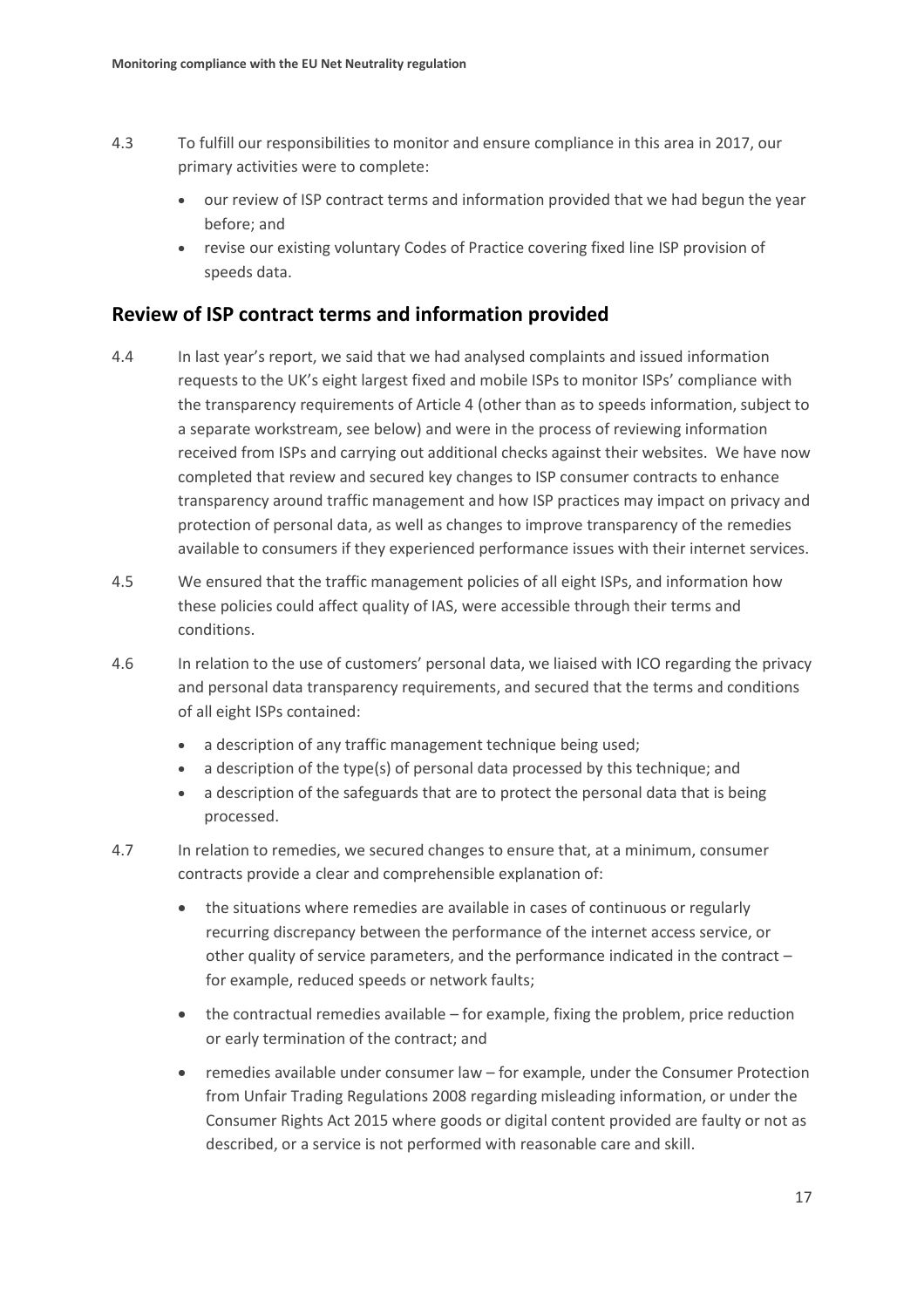- 4.8 With respect to mobile speeds, Ofcom has developed an ongoing programme of work that relates to this issue (see Section 2). We have advised ISPs that we will be in further communication with them on this issue.
- 4.9 As a result of our engagement with ISPs, and their responses, we have not found it necessary to take any formal enforcement action in relation to the requirements for ISPs to ensure accessible, clear and comprehensible contract terms and information provision for customers (Article 4). However, we have advised the ISPs that we will consider exercising our enforcement powers in relation to those requirements, if and when necessary.

### **Update to fixed broadband speeds codes**

- 4.10 As we reported last year, Ofcom had established with the main fixed ISPs, long before the Regulation came into effect, voluntary Codes of Practice which relate to the information that signatories are required to provide to customers on their broadband speeds. At the time of last year's report, we were in the process of revising the Codes to align them with the Regulation's transparency requirements.
- 4.11 On 1 March 2018, we published revised voluntary Codes of Practice for fixed services. <sup>34</sup> The revised voluntary Codes are consistent with the mandatory requirements set out in the Regulation, <sup>35</sup> particularly, that contracts should include "a clear and comprehensible explanation of the minimum, normally available, maximum and advertised download and upload speed of the internet access services in the case of fixed networks".
- 4.12 The main changes to the Codes were to:

- improve relevancy of speed estimates at point of sale by reflecting peak time speeds;
- always provide a minimum guaranteed download speed at the point of sale;
- strengthen customers' right to exit; and
- ensure customers benefit from the code regardless of their broadband technology.
- 4.13 As the revised Codes are voluntary and are consistent with the Regulation, all providers, whether signatories to the codes of practice or not will need to comply fully with the Regulation. If we identify that ISPs are not complying with the requirements of the Regulation and decide to investigate, we will do so, in accordance with our normal processes.
- 4.14 Under the Regulation, advertised speeds must be included in contracts. In the UK, the Committee of Advertising Practice (CAP) is the body responsible for advertising guidelines for broadband speeds. In the past, CAP guidelines allowed advertisers to present speed

<sup>34</sup> Ofcom: https://www.ofcom.org.uk/ data/assets/pdf file/0024/111696/statement-broadband-speeds.pdf

<sup>35</sup> Regulation (EU) 2015/2120 of the European Parliament and of the Council of 25 November 2015 laying down measures concerning open internet access and amending Directive 2002/22/EC on universal service and users' rights relating to electronic communications networks and services and Regulation (EU) No 531/2012 on roaming on public mobile communications networks within the Union.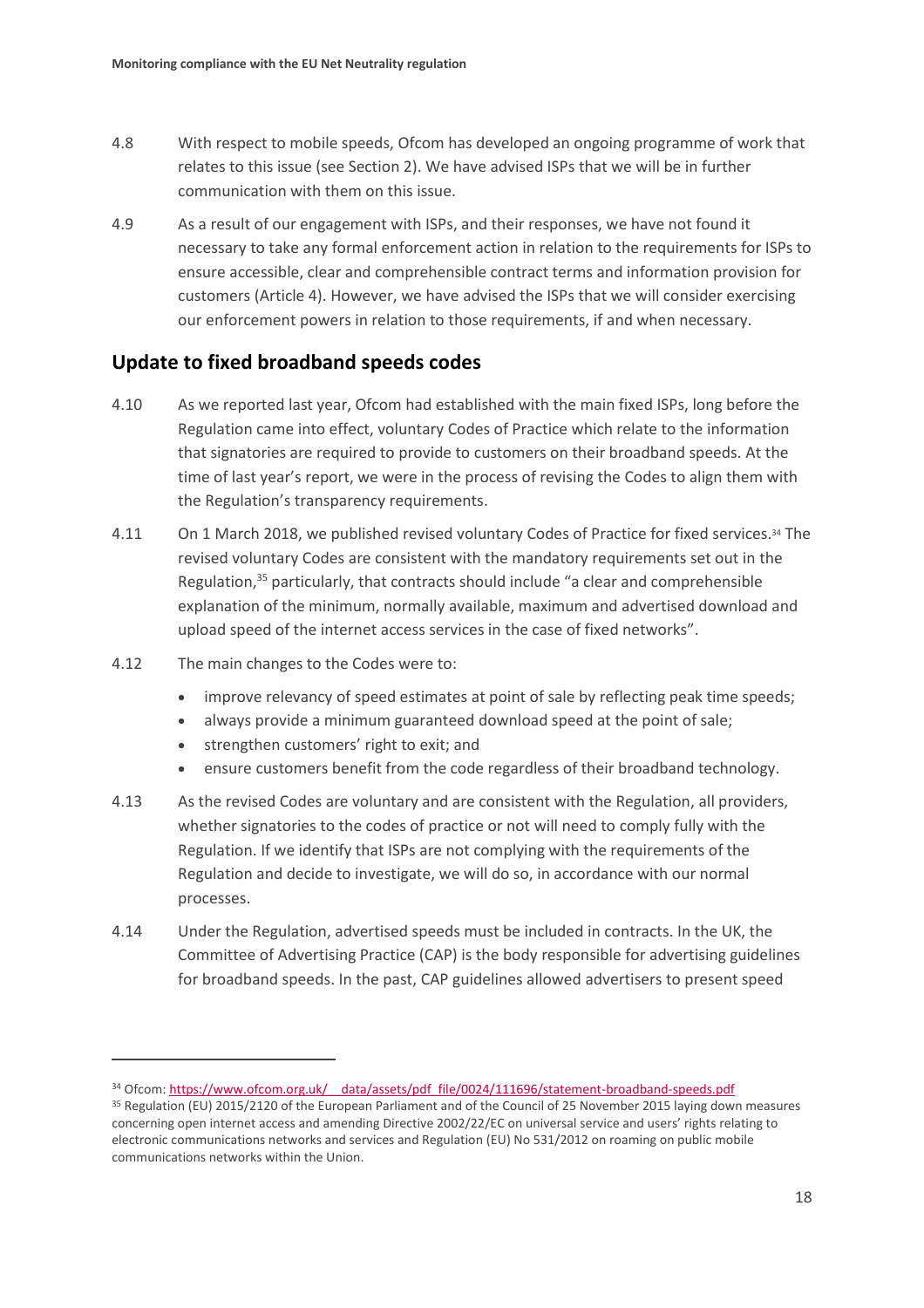claims as "up to" speeds. These speeds needed to be achievable by at least 10% of customers.

4.15 Following a review, on 23 November 2017 CAP announced new rules <sup>36</sup> for how broadband speed claims should be formulated and substantiated. CAP announced that numerical speed claims should be described as "average" in advertisements for residential broadband and should be based on a download speed available to at least 50% of customers at peak time. The guidance took effect from 23 May 2018 after a six-month implementation period.

<sup>36</sup> CAP, 2017. Major change to broadband speeds claims in ads [https://www.asa.org.uk/news/major-change-to-broadband](https://www.asa.org.uk/news/major-change-to-broadband-speed-claims-in-ads.html)[speed-claims-in-ads.html](https://www.asa.org.uk/news/major-change-to-broadband-speed-claims-in-ads.html) accessed February 2018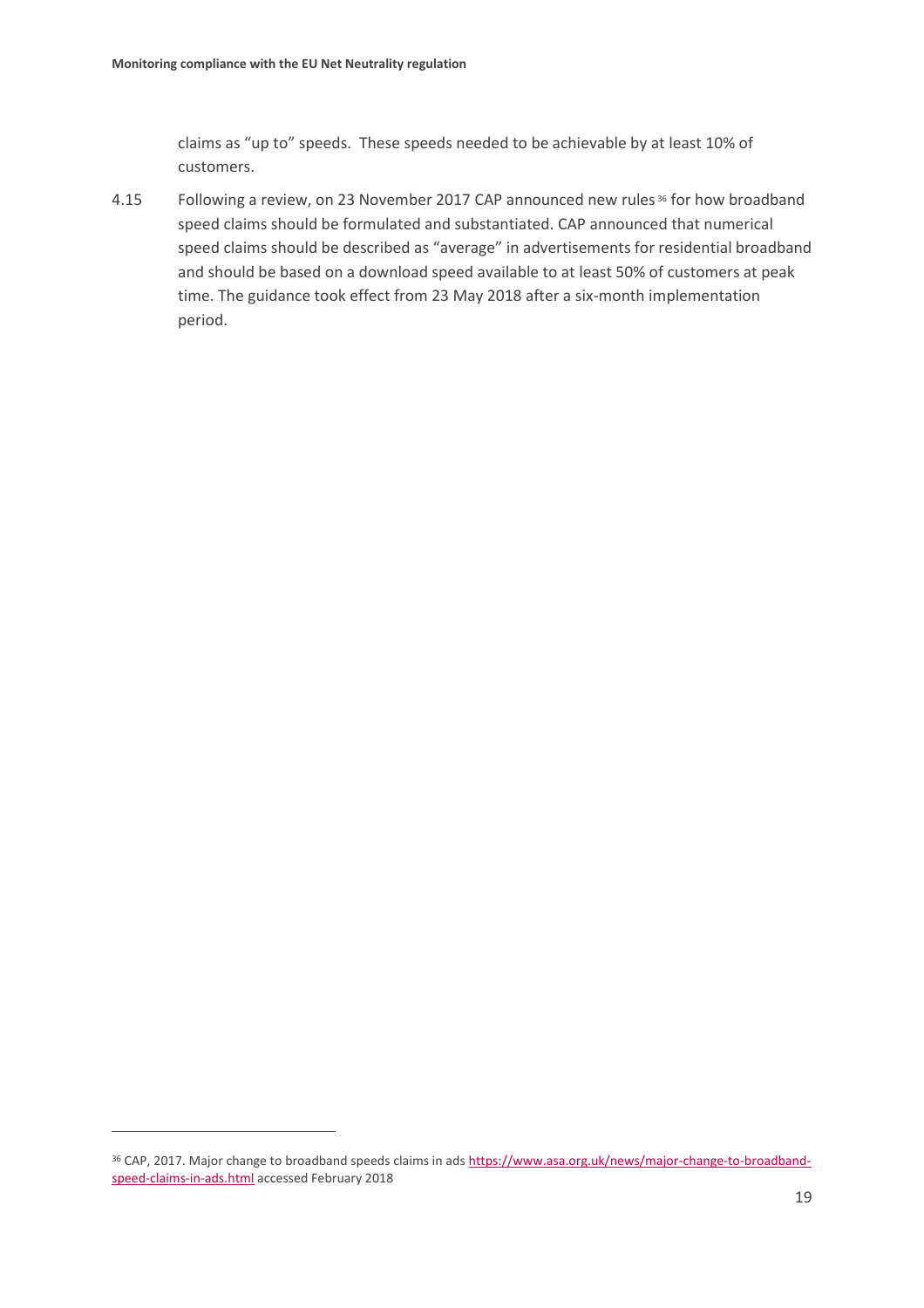## <span id="page-22-0"></span>5. Complaints and remedies

5.1 In addition to setting out transparency requirements, Article 4 of the Regulation also requires ISPs to have procedures to manage complaints about consumers' core rights under the Regulation, and addresses consumers remedies.

## **Complaints procedures**

#### Article 4(2) of the Regulation

*Providers of internet access services shall put in place transparent, simple and efficient procedures to address complaints of end-users relating to the rights and obligations in Article 3 and paragraph 1 of this Article.* 

- 5.2 Article 4(2) requires ISPs to have transparent, simple, and effective processes to address customer complaints about their core rights under the Regulation.
- 5.3 In our last report, we indicated that Ofcom was then reviewing its General Conditions of Entitlement ("GCs"), and as part of that was reviewing its complaint handling procedures. Under the relevant GC, all ISPs must have and comply with procedures that conform to the Ofcom Approved Code of Practice for Complaints Handling ("Code of Practice"). These include requirements on transparency, accessibility and effectiveness. ISPs are also required to include information about Alternative Dispute Resolution (ADR) on their websites and on consumers' bills and to write to consumers whose complaints have not been resolved within eight weeks to inform them of their right to ADR. Where complaints reach deadlock, a consumer can also request a "deadlock letter" from his or her provider, enabling the consumer to take his or complaint to an ADR scheme.
- 5.4 In September 2017, we published a statement on the conclusion of our GC review.<sup>37</sup> As to the GC on complaints handling, we strengthened the requirements, including those for IAS. The updated rules require CPs to inform customers how their complaint will be handled, how long it will take, and that they have the right to use ADR if their complaint concludes without a resolution. The updated rules will come into force on 1 October 2018.

<sup>&</sup>lt;sup>37</sup> Ofco[m Statement on the Review of the General Rules of Entitlement](https://www.ofcom.org.uk/__data/assets/pdf_file/0026/106397/Statement-and-Consultation-Review-of-the-General-Conditions-of-Entitlement.pdf)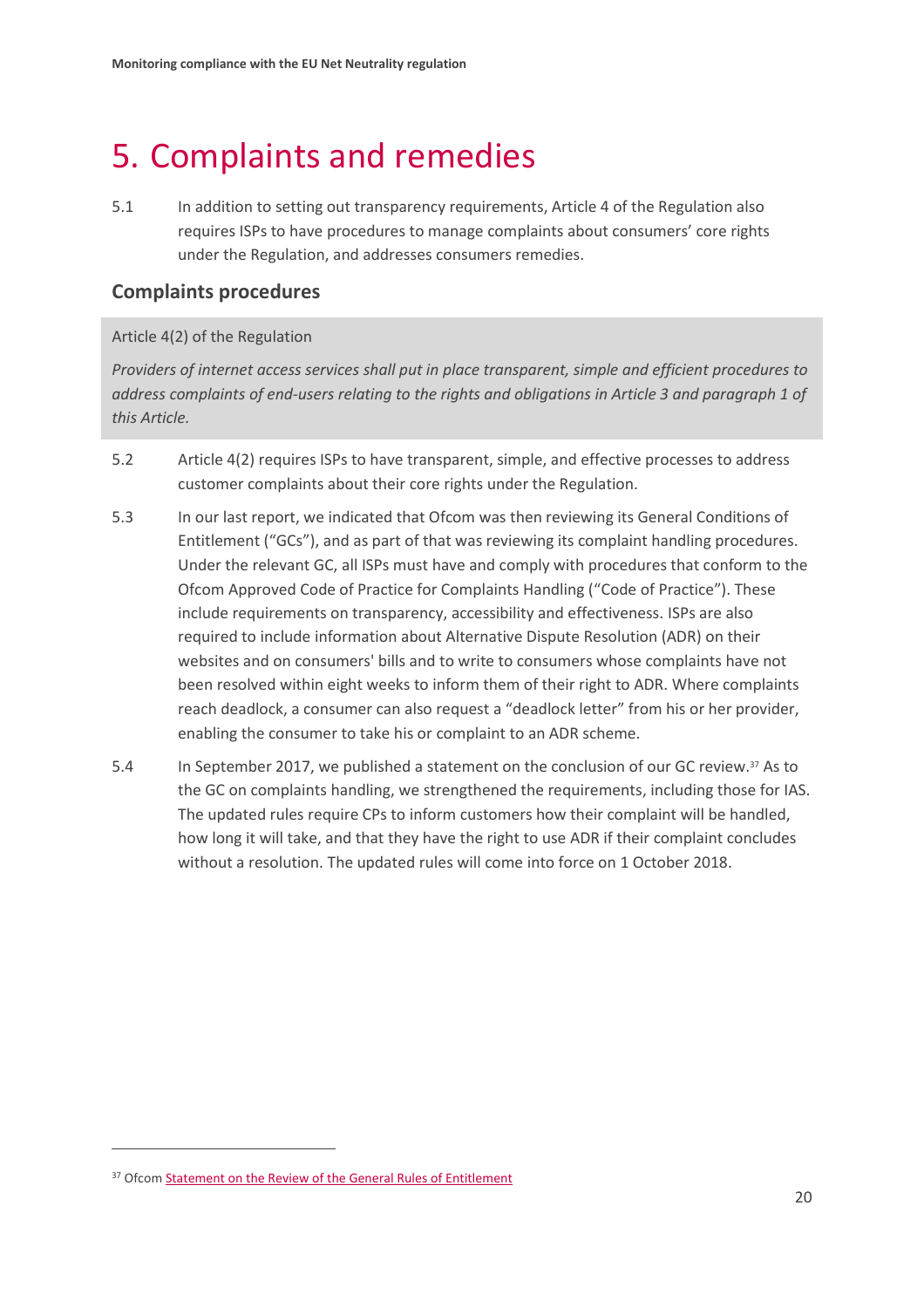### **Remedies and redress**

Article 4(4) of the Regulation *Any significant discrepancy, continuous or regularly recurring, between the actual performance of the internet access service regarding speed or other quality of service parameters and the performance indicated by the provider of internet access services in accordance with points (a) to (d) of paragraph 1 shall, where the relevant facts are established by a monitoring mechanism certified by the national regulatory authority, be deemed to constitute non-conformity of performance for the purposes of triggering the remedies available to the consumer in accordance with national law.*

- 5.5 Article 4(4) gives end-users the right to invoke remedies through national law if there are continuous or regular discrepancies between ISPs' performance relating to speed or other quality of service measures, and a certified monitoring mechanism established by the NRA.
- 5.6 In the UK consumers have access to several different remedies in cases of poor or nonperformance by their ISP. First, under the revised voluntary Codes of Practice for broadband speeds for fixed services, customers will receive a minimum guaranteed speed at the point of sale. If speeds fall below the minimum guaranteed level for a sustained period of time, the customer has the right to exit the contract without penalty. ISPs are required to make information about the right to exit in after-sale information more prominent and to link it more clearly to the minimum guaranteed speed so that customers understand what triggers this process.
- 5.7 Second, depending on the circumstances, under UK general consumer/contractual law, consumers may be entitled to a refund for a loss of/lower service levels, or may have the right to leave their contract without penalty.
- 5.8 Third, in November 2017 we published our Automatic Compensation statement<sup>38</sup>, which set out our decision to accept a voluntary scheme put forward by industry to introduce automatic compensation to protect residential landline and/or fixed broadband consumers who are affected by service quality issues such as delayed repair, missed appointments or loss of service. This is an industry-led scheme that will come into effect in early 2019.
- 5.9 We will monitor development and implementation of the scheme for 12 months. If we find that it is not delivering on our policy objectives, we will consider formal regulatory action.
- 5.10 We also introduced a new General Condition<sup>39</sup> on transparency and information requirements to help small and medium sized business customers (SMEs). This will ensure that when choosing services (and later if they experience service quality failures), SMEs have better information, in a clear and accessible format, about what level of service quality to expect.

<sup>38</sup> Ofcom **Automatic Compensation** Statement

<sup>39</sup> Ofcom Statement: Review of General Conditions of Entitlement